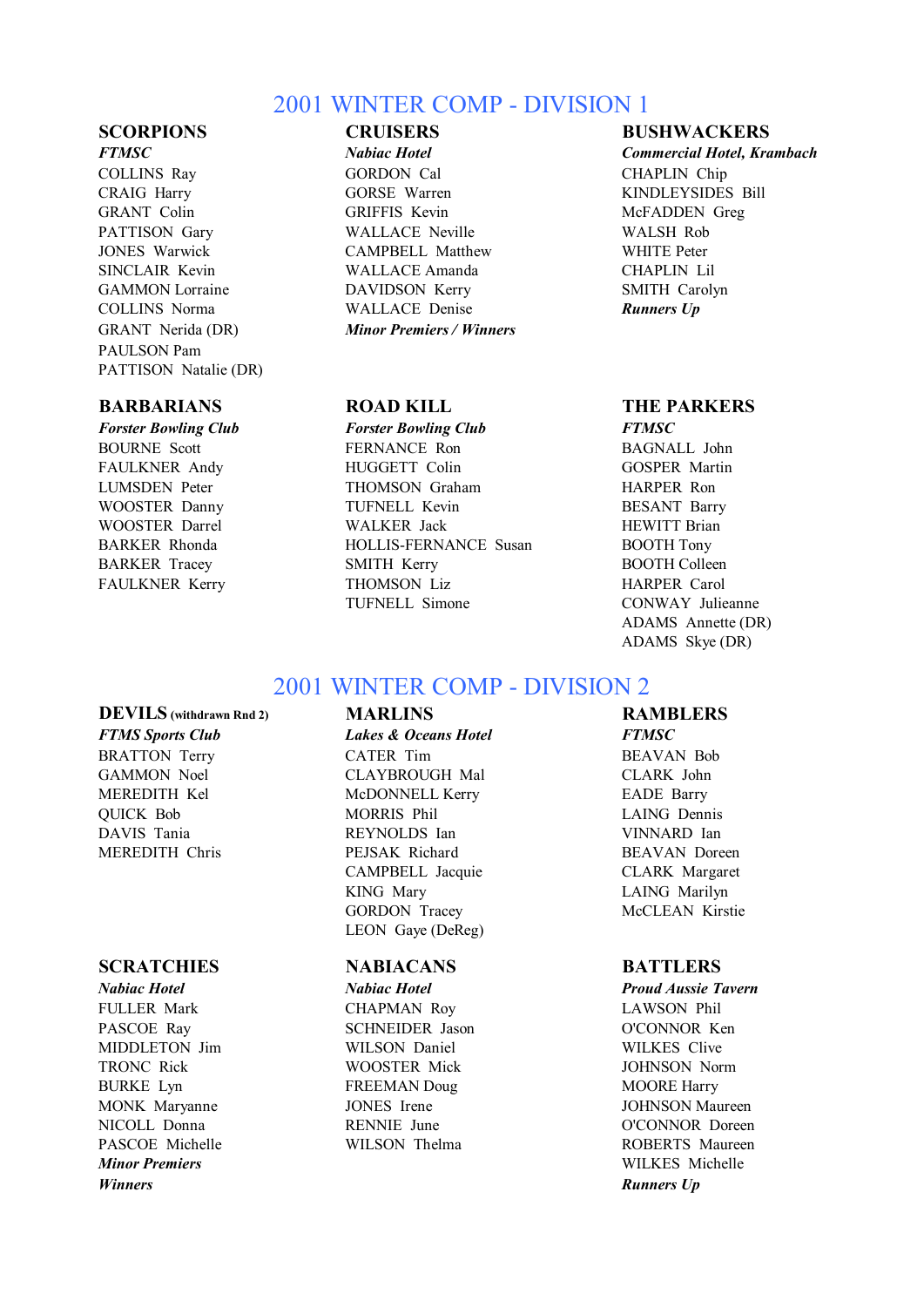# 2001 SUMMER COMP - DIVISION 1

PAULSON Pam **RUNNERS UP**

### **BARBARIANS ROAD KILL THE PARKERS**

*Forster Bowling Club Forster Bowling Club FTMSC*

### **SCORPIONS BUSHWACKERS CRUISERS**

*FTMSC Commercial Hotel Nabiac Hotel* COLLINS Ray KINDLEYSIDES Bill GORDON Cal CRAIG Harry McFADDEN Greg GORSE Warren GRANT Colin WALSH Rob GRIFFIS Kevin PATTISON Gary **DUICK Bob** WALLACE Neville SINCLAIR Kevin SMITH Carolyn DAVIDSON Kerry GAMMON Lorraine **WINNERS** WALLACE Denise

BOURNE Scott **FERNANCE Ron** BAGNALL John FAULKNER Andy **HUGGETT Colin** GOSPER Martin LUMSDEN Peter THOMSON Graham HARPER Ron WOOSTER Danny **TUFNELL Kevin** BEAVAN David WOOSTER Darrel **WALKER Jack** HEWITT Brian BARKER Rhonda SMITH Kerry BOOTH Tony BARKER Tracey THOMSON Liz GOSPER Jenny FAULKNER Kerry TUFNELL Simone HARPER Carol

JONES Warwick PENFOLD Kim CAMPBELL Matthew COLLINS Norma **MINOR PREMIERS**

BOOTH Colleen

# 2001 SUMMER COMP - DIVISION 2

### **NABIACANS SCRATCHIES RAMBLERS**

*Nabiac Hotel Nabiac Hotel FTMSC* CHAPMAN Roy **FULLER Mark** BEAVAN Bob FREEMAN Doug PASCOE Ray CLARK John WILSON Daniel **TRONC Rick** EADE Barry WOOLNOUGH Alan MIDDLETON Jim LAING Dennis JONES Irene BURKE Lyn VINNARD Ian RENNIE June MONK Maryanne BEAVAN Doreen WILSON Thelma **NICOLL Donna** CLARK Margaret **MINOR PREMIERS** PASCOE Michelle LAING Marilyn **WINNERS RUNNERS UP** McCLEAN Kirstie

FLEMMING Richard CATER Tim LAWSON Phil FATCHES Warwick **CLAYBROUGH Mal** WILKES Clive MANSFIELD Paul **MCDONNELL Kerry MCOORE Harry** MOORE Harry WATTS Dennis **MORRIS** Phil **MORRIS Phil MORRIS** Phil **JOHNSON** Norm TRAFFORD Lisa **REYNOLDS** Ian NICHOLSON Brian DAVIES Kerrie PEJSAK Richard JOHNSON Maureen WATTS Nell **GORDON** Tracey **O'CONNOR** Doreen HOLLIS Sue CAMPBELL Jacquie ROBERTS Maureen KING Mary WILKES Michelle

### **DOLPHINS MARLINS BATTLERS**

*Lakes & Oceans Hotel Lakes & Oceans Hotel Proud Aussie Tavern*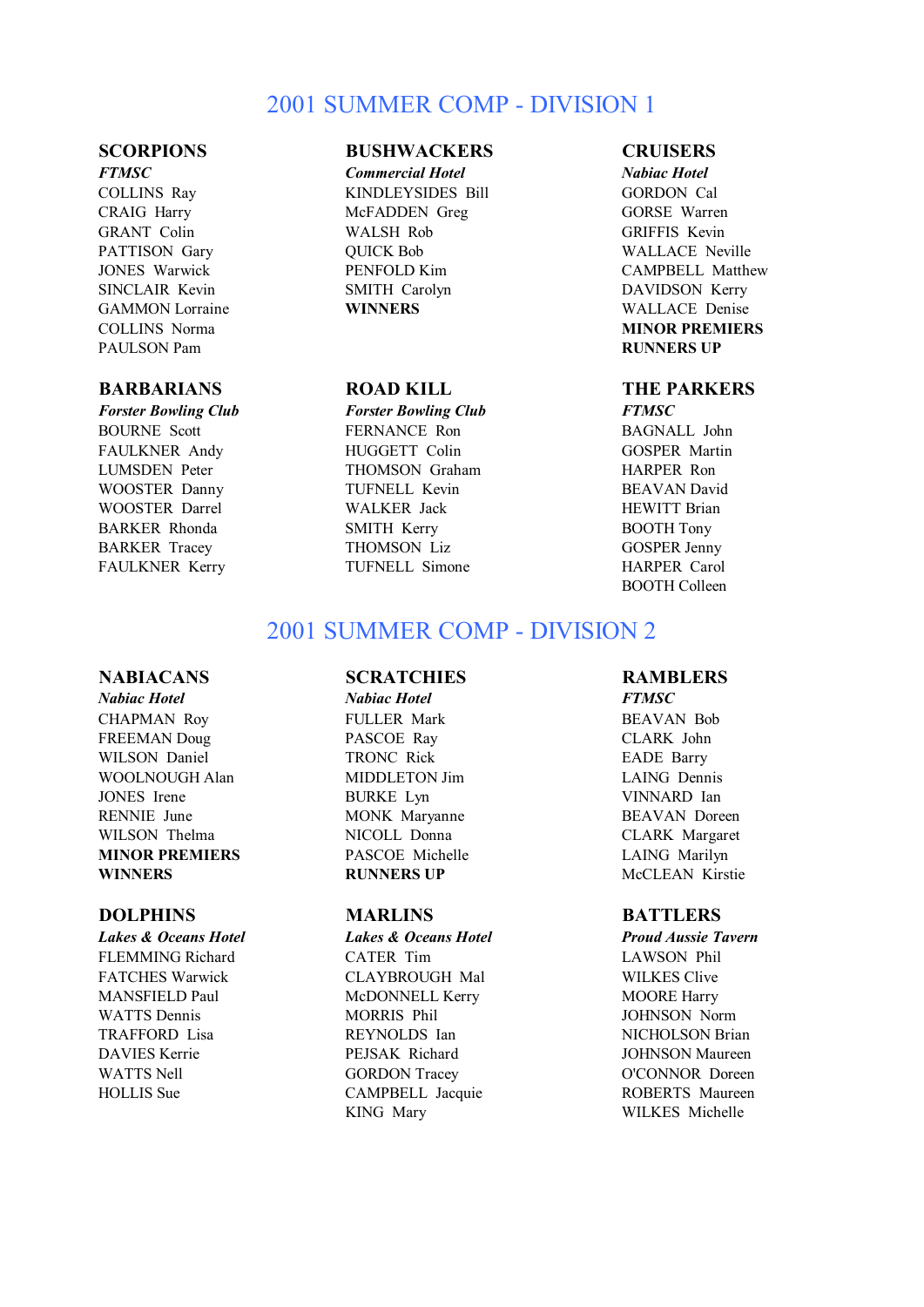# 2001 \$ COMP

FULLER Mark **FIRST** 

### **4: FOSSILES TEAM 5 TEAM 6**

DAVIES Kerrie WATTS Dennis **SECOND THIRD**

FAULKNER Andy **GORSE Warren HUGGETT Colin** GOSPER Martin **DAVIDSON Kerry FREEMAN Doug** VINNARD Ian O'CONNOR Ken LAWSON Phil MONK Maryanne FAULKNER Kerry HOLLIS Sue HARPER Carol O'CONNOR Doreen BEAVAN David McCLEAN Kirstie TRAFFORD Lisa RENNIE June

MIDDLETON Jim BOOTH Tony BOURNE Scott BOOTH Colleen WOOSTER Darrel LUMSDEN Peter TRONC Rick BURKE Lyn BEAVAN Bob WILSON Daniel CHAPMAN Roy CLARK John JONES Irene WATTS Nell DUNN Lynette MANSFIELD Paul WILSON Thelma BEAVAN Doreen<br>DAVIES Kerrie WATTS Dennis REYNOLDS Ian

### **1: REBELS 2: POT O'GOLD 3: RANDY HANDY TARTS**

BAGNALL John CLARK Margaret FLEMMING Richard CAMPBELL Jacquie

ROBERTS Maureen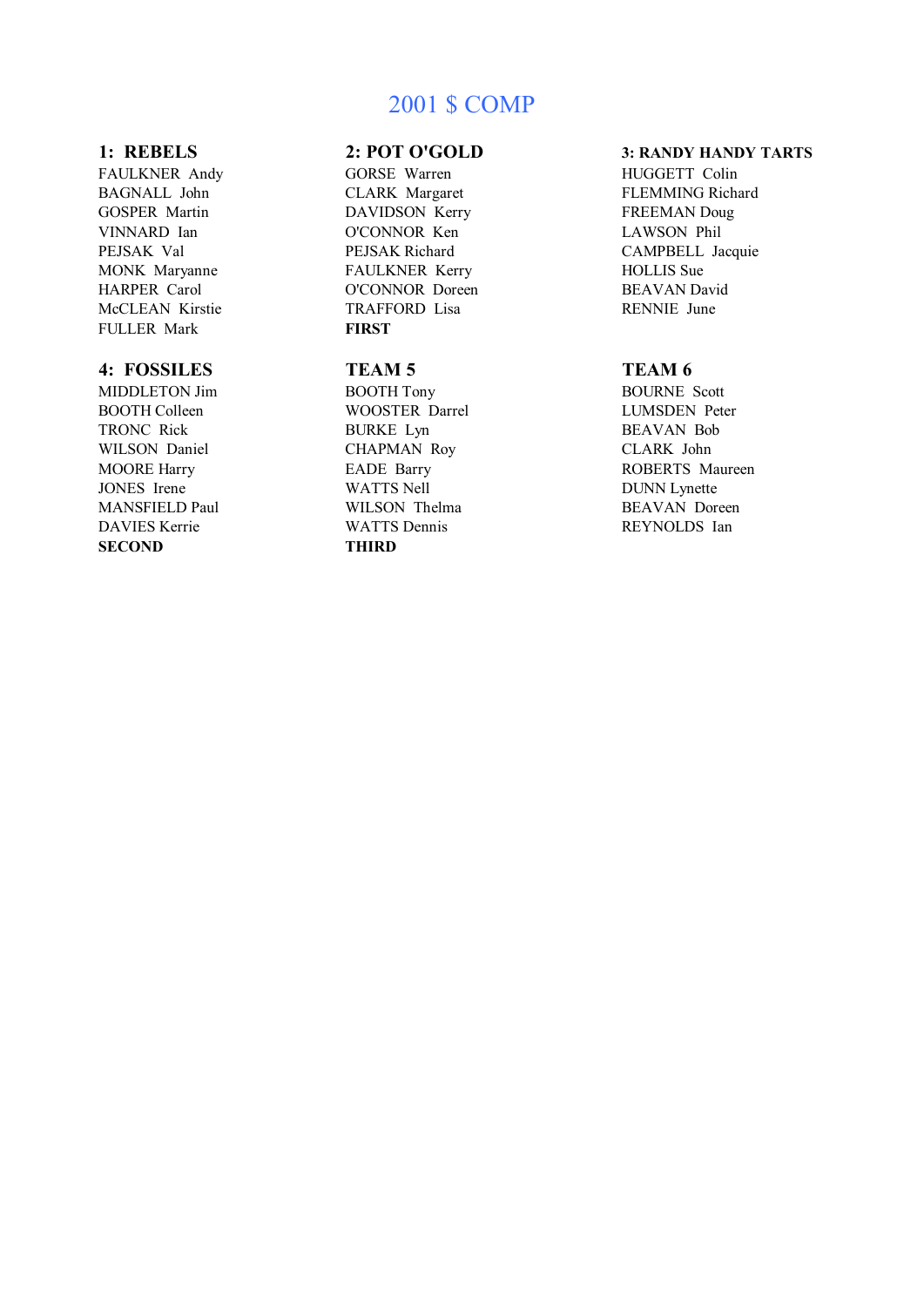BEAVAN Bob BAGNALL John CAMPBELL Matt

### **BUSHWACKERS SCORPIONS MARLINS**

*Commercial, Krambach FTMSC Lakes & Oceans Hotel* KINDLEYSIDES Bill CRAIG Harry BOURNE Scott McFADDEN Greg GRANT Colin QUICK Bob PATTISON Garry CLAYBOROUGH Mal WALSH Rob SINCLAIR Kevin McDONNELL Kerry PENFOLD Kim GAMMON Noel MORRIS Phil SMITH Carolyn **PAULSON Pam PEJSAK Richard** *Runners Up Division 1* COLLINS Norma **REYNOLDS** Ian

FATCHES Warwick **LAWSON Phil** FULLER Mark FLEMMING Richard **MOORE Harry PASCOE Ray** MANSFIELD Paul WILKES Clive TRONC Rick WATTS Dennis **O'CONNOR Ken** DALLAS Steve MIDDLETON Jim NICHOLSON Brian BULMER Steve AMOS Glenn MOORE Jane BURKE Lyn HOLLIS Sue  $O'CONNOR$  Doreen MONK Maryanne TRAFFORD Lisa ROBERTS Maureen NICOLL Donna WATTS Nell **WILKES Michelle** PASCOE Michelle

# **2002 #1 COMP**

### **RAMBLERS THE PARKERS CRUISERS** *FTMSC FTMSC Nabiac Hotel*

CLARK John MARTINSON Les GORDON Cal EADE Barry MOORE Peter GORSE Warren LAING Dennis THOMPSON Greg GRIFFIS Kevin McCLEAN Kirstie HARPER Carol *Minor Premiers*

### **NABIACANS BARBARIANS ROAD KILL**

CHAPMAN Roy FAULKNER Andy BEAVAN David FREEMAN Doug GOSPER Martin HUGGETT Colin WILSON Daniel **LUMSDEN** Peter SMITH Paul WOOLNOUGH Alan **WOOSTER Danny** THOMSON Graham JONES Irene WOOSTER Darrel TUFNELL Kevin<br>RENNIE June BARKER Rhonda SMITH Kerrie **BARKER Rhonda** WILSON Thelma BARKER Tracey THOMSON Liz PEJSAK Val TUFNELL Simone FAULKNER Kerry

*Lakes & Oceans Hotel Proud Aussie Tavern Proud Aussie Tavern*

VINNARD Ian HARPER Ron WALLACE Neville BEAVAN Joanne FRANKLIN Keith WALLACE Amanda CLARK Margaret BEAVAN Doreen DAVIDSON Kerry LAING Marilyn GOSPER Jenny WALLACE Denise *Winners Division 1*

*Nabiac Hotel Forster Bowling Club Forster Bowling Club*

GAMMON Lorraine CAMPBELL Jacquie KING Mary *Runners Up Division 2*

### **DOLPHINS BATTLERS SCRATCHIES**

*Winners Division 2 Winners Division 3 Runners Up Division 3*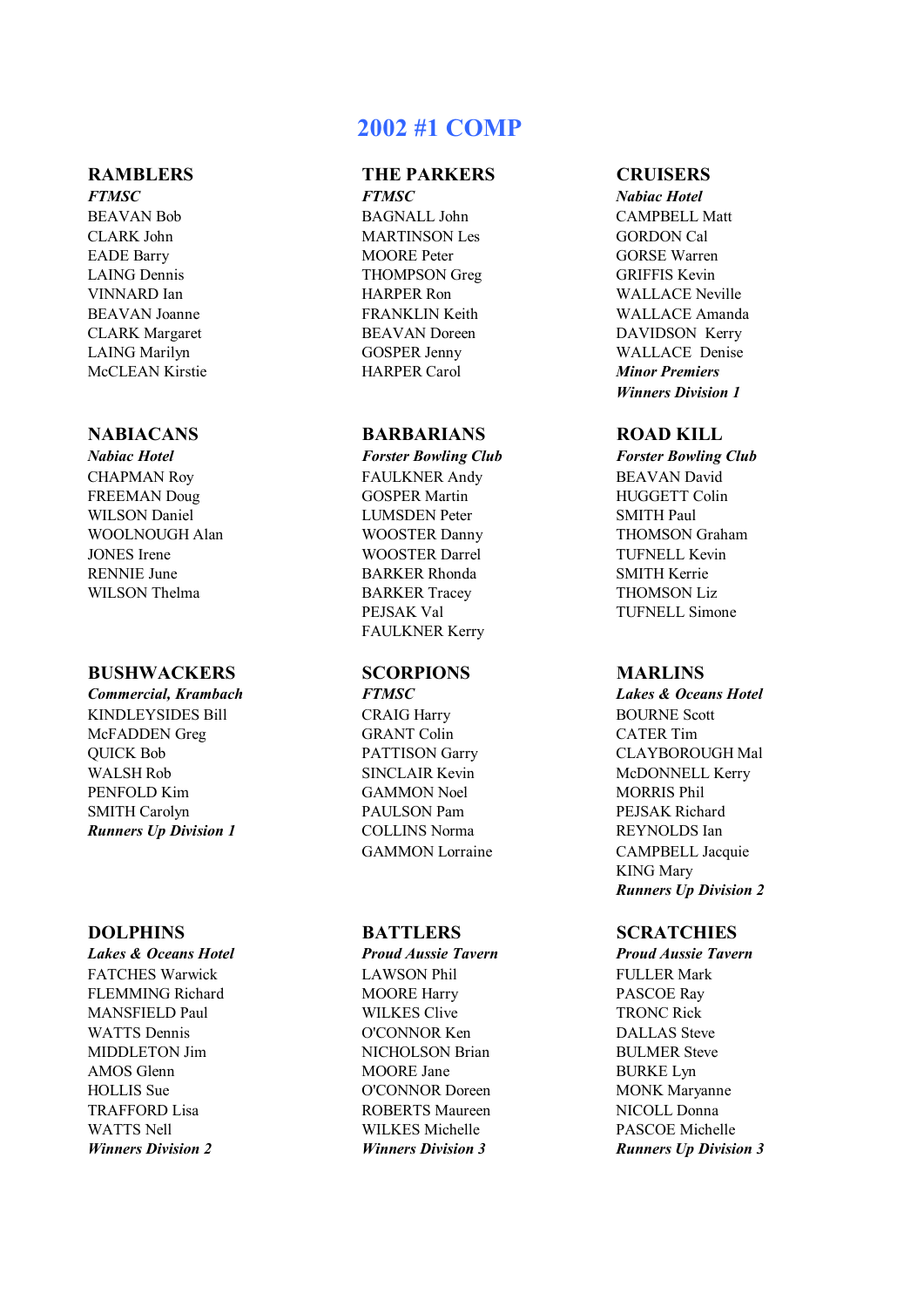# **2002 #2 COMP - Division 1**

*Minor Premiers Winners*

### **BARBARIANS MARLINS DOLPHINS**

### **RAMBLERS NABIACANS BATTLERS**

FULLER Mark CRAIG Harry BAGNALL John PASCOE Ray GRANT Colin MARTINSON Les TRONC Rick **PATTISON Garry MOORE Peter** DALLAS Steve SINCLAIR Kevin THOMPSON Greg BULMER Steve GAMMON Noel FRANKLIN Keith BURKE Lyn PAULSON Janice HARPER Ron MONK Maryanne PAULSON Pam BEAVAN Doreen PASCOE Michelle COLLINS Norma GOSPER Jenny

*Nabiac Hotel Commercial, Krambach Forster Bowling Club* CAMPBELL Matt KINDLEYSIDES Bill BEAVAN David GORDON Cal McFADDEN Greg HUGGETT Colin GORSE Warren **GUICK Bob** SMITH Paul GRIFFIS Kevin **WALSH Rob** WALSH Rob THOMSON Graham WALLACE Neville **WHITE Peter** TUFNELL Kevin WALLACE Amanda WOODS Rod SMITH Kerrie DAVIDSON Kerry PENFOLD Kim THOMSON Liz WALLACE Denise SMITH Carolyn TUFNELL Simone

FAULKNER Andy **CATER Tim** FATCHES Warwick GOSPER Martin CLAYBOROUGH Mal FLEMMING Richard LUMSDEN Peter McDONNELL Kerry MANSFIELD Paul WOOSTER Danny MORRIS Phil WATTS Dennis WOOSTER Darrel **PEJSAK Richard MIDDLETON Jim** BARKER Tracey **REYNOLDS** Ian AMOS Glenn PEJSAK Val WORLDON Cheryl HOLLIS Sue FAULKNER Kerry **CAMPBELL Jacquie TRAFFORD Lisa** *Runners Up* KING Mary WATTS Nell

## **2002 #2 COMP - Division 2**

BEAVAN Bob CHAPMAN Roy LAWSON Phil CLARK John FREEMAN Doug MOORE Harry EADE Barry WILSON Daniel WILKES Clive VINNARD Ian WOOLNOUGH Alan O'CONNOR Ken BOOTH Tony WOOLNOUGH Heath NICHOLSON Brian BOOTH Colleen JONES Irene MOORE Jane BEAVAN Joanne RENNIE June O'CONNOR Doreen CLARK Margaret WILSON Thelma ROBERTS Maureen McCLEAN Kirstie *Winners* WILKES Michelle

# *Proud Aussie Tavern FTMSC FTMSC*

GAMMON Lorraine HARPER Carol *Minor Premiers Runners Up*

### **CRUISERS JOKERS ROAD KILL**

*Forster Bowling Club Lakes & Oceans Hotel Lakes & Oceans Hotel*

*FTMSC Nabiac Hotel Proud Aussie Tavern*

# **SCRATCHIES SCORPIONS THE PARKERS**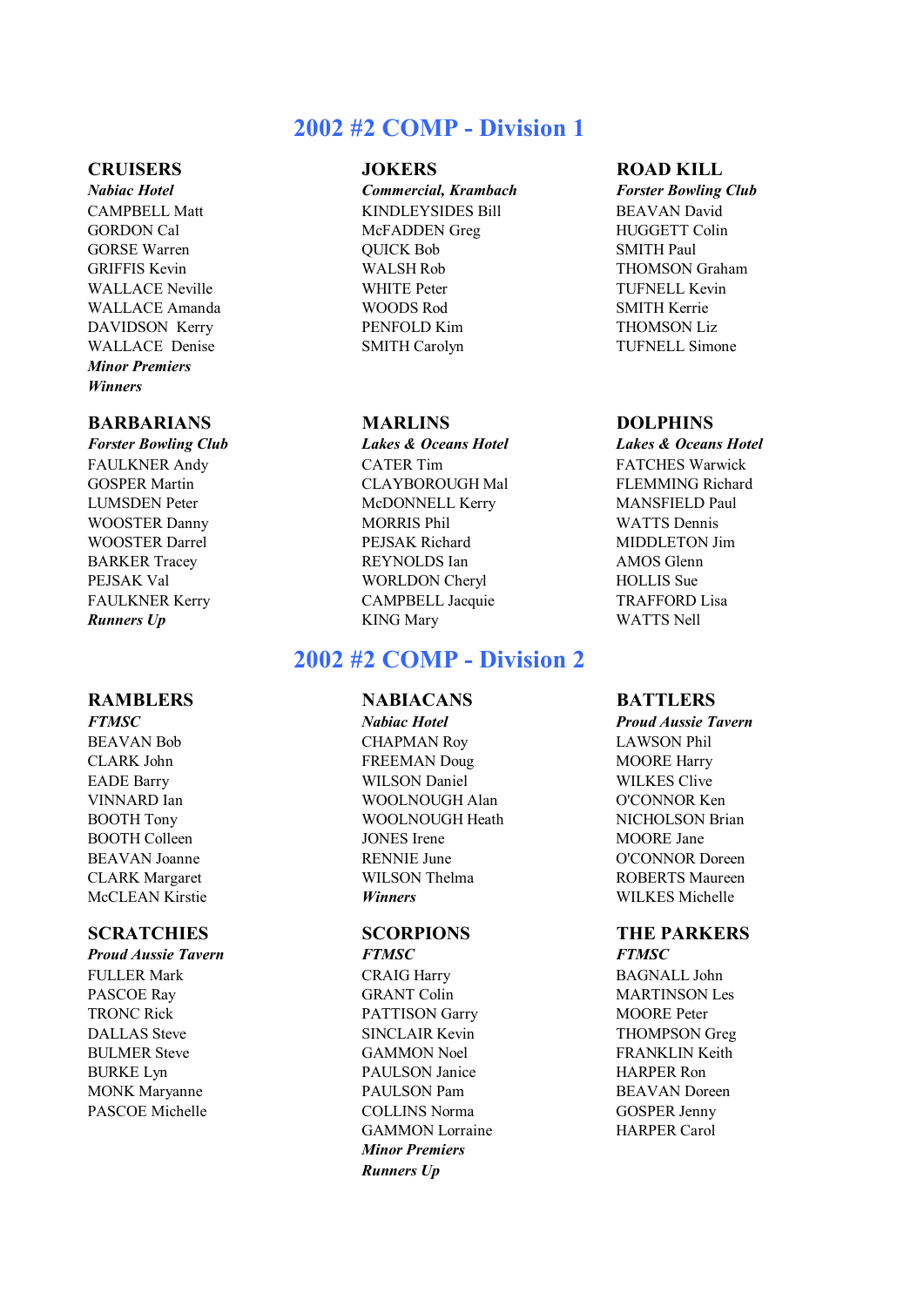# **2003 #1 COMP**

### **BARBARIANS ROAD KILL MARLINS DOLPHINS**

*FTMSC Commercial Hotel Hallidays Point Tavern* FRANKLIN Keith CAMPBELL Ron LAWSON Phil HARPER Ron McFADDEN Greg MOORE Harry MOORE Peter WALSH Rob TRONC Rick SMITH Bryant WHITE Peter MONK Maryanne THOMPSON Greg NEWBOLD Ann MOORE Jane

 $Nabiac$  *Hotel* GORDON Cal FREEMAN Doug BEAVAN Bob CRAIG Harry GORSE Warren MORMAN Bill BOOTH Tony GAMMON Noel GRIFFIS Kevin THREADGATE Ron CLARK John GRANT Colin JOHNSTON Duane WILSON Daniel EADE Barry PATTISON Garry BURKE Lyn JONES Irene VINNARD Ian SINCLAIR Kevin DAVIDSON Kerry RENNIE June BOOTH Colleen BARKER Rhonda *Winners Div 1 Runner Up Div 3* McCLEAN Kirstie PAULSON Pam

### **PARKERS JOKERS BATTLERS**

*Forster Bowling Club Forster Bowling Club Lakes & Oceans Hotel Lakes & Oceans Hotel* FAULKNER Andy BEAVAN David CATER Tim AMOS Glenn GOSPER Martin HUGGETT Colin CLAYBOROUGH Mal FATCHES Warwick LUMSDEN Peter SMITH Paul McDONNELL Kerry FLEMMING Richard WOOSTER Danny THOMSON Graham MORRIS Phil MANSFIELD Paul WOOSTER Darrel TUFNELL Kevin PEJSAK Richard MIDDLETON Jim BARKER Tracey SMITH Kerrie REYNOLDS Ian WATTS Dennis FAULKNER Kerry THOMSON Liz CAMPBELL Jacquie HOLLIS Sue<br>PEJSAK Val TUFNELL Simone KING Mary TRAFFORD TUFNELL Simone KING Mary TRAFFORD Lisa WORLDON Cheryl WATTS Nell

MARTINSON Les QUICK Bob NICHOLSON Brian BEAVAN Doreen SMITH Carolyn NICHOLSON Sylvia GOSPER Jenny *Minor Premiers* O'CONNOR Doreen HARPER Carol *Runner Up Div 1* ROBERTS Maureen *Winner Div 3*

# **CRUISERS NABIACANS RAMBLERS SCORPIONS**<br> *Nabiac Hotel Nabiac Hotel* **FTMSC FTMSC FTMSC**

JOHNSTON Louise WILSON Thelma CLARK Margaret GAMMON Lorraine *Runner Up Div 2*

*Winner Div 2*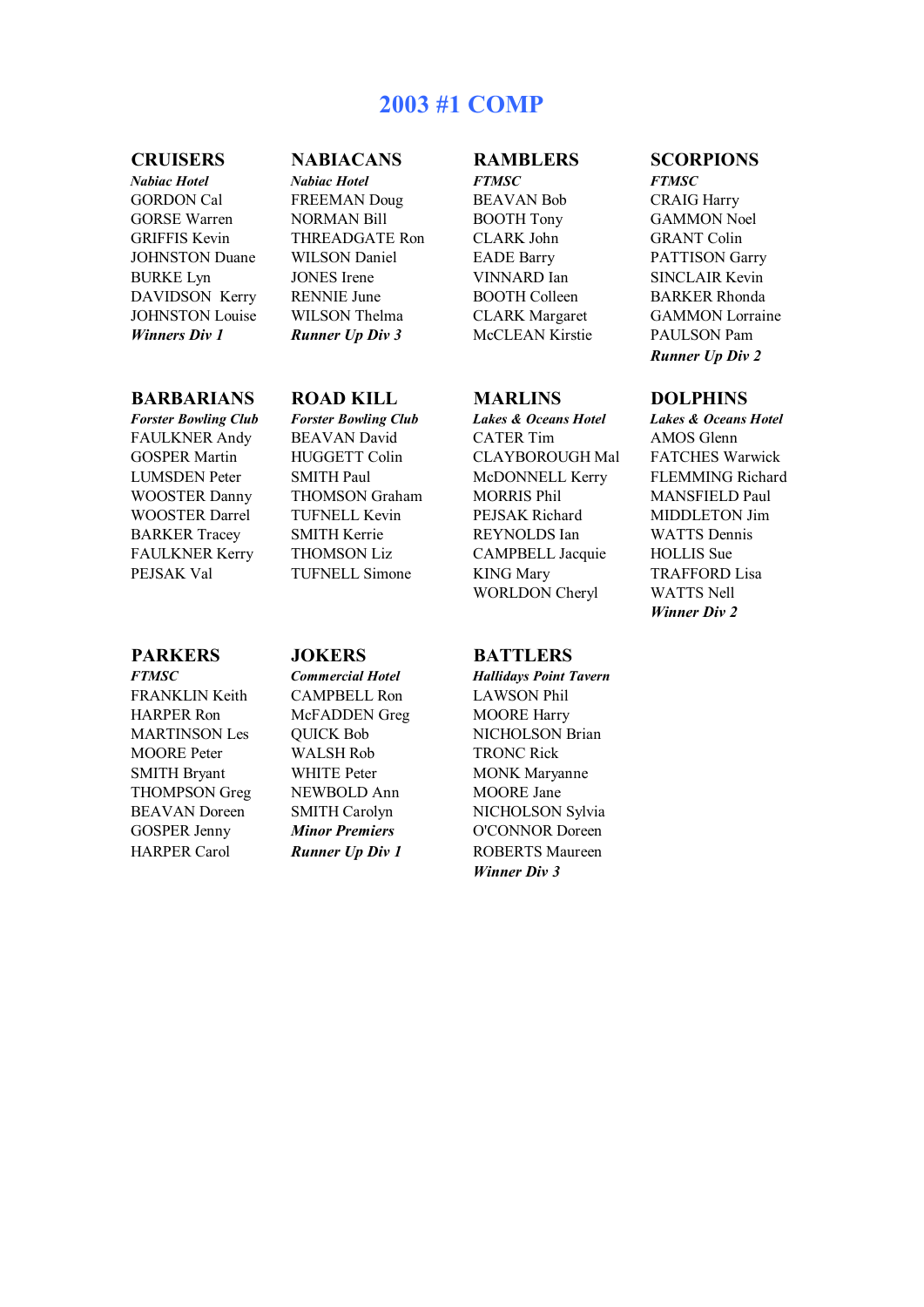# **2003 #2 COMP - Division 1**

*Nabiac Hotel Commercial, Krambach Forster Bowling Club Forster Bowling Club*

### **SCORPIONS DOLPHINS**

CRAIG Harry AMOS Glenn PATTISON Garry MANSFIELD Paul SINCLAIR Kevin MIDDLETON Jim FULLER Mark WATTS Dennis BARKER Rhonda HOLLIS Sue GAMMON Lorraine TRAFFORD Lisa

*FTMSC Lakes & Oceans Hotel* GAMMON Noel FLEMMING Richard GRANT Colin McMILLAN Christine WATTS Nell

### **CRUISERS JOKERS BARBARIANS ROAD KILL**

GORDON Cal CAMPBELL Ron FAULKNER Andy BEAVAN David GORSE Warren McFADDEN Greg GOSPER Martin HUGGETT Colin GRIFFIS Kevin QUICK Bob LUMSDEN Peter SMITH Paul JOHNSTON Duane WALSH Rob WOOSTER Danny TUFNELL Kevin BURKE Lyn WHITE Peter WOOSTER Darrel WALKER Jack DAVIDSON Kerry NEWBOLD Ann BARKER Tracey THOMSON Graham JOHNSTON Louise SMITH Carolyn FAULKNER Kerry SMITH Kerrie *Minor Premiers* PEJSAK Val TUFNELL Simone *Runner Up Winners*

# **2002 #2 COMP - Division 2**

### **RAMBLERS ROSIE'S ANGELS MARLINS NABIACANS**

BEAVAN Bob ANDERSON Jim CATER Tim FREEMAN Doug BOOTH Tony ANDERSON Wayne CLAYBOROUGH Mal NORMAN Bill JONES Brian COUPE Tony McDONNELL Kerry THREADGATE Ron WOODLAND Jeff COTTERALL David MORRIS Phil WILSON Daniel VINNARD Ian McCLEAN Brett PEJSAK Richard JONES Irene BOOTH Colleen PIDGEON Dave (DR) REYNOLDS Ian RENNIE June CLARK Margaret SLIBAR Matt CAMPBELL Jacquie WILSON Thelma McCLEAN Kirstie WATT Peter KING Mary *Runner Up* CHAPMAN Karran WORLDON Cheryl MATHERS Kelly

### **PARKERS CRUSADERS BATTLERS**

FRANKLIN Keith BAKER John (DR) LAWSON Phil HARPER Ron BAKER Paul MOORE Harry MARTINSON Les DEBONO Dave O'CONNOR Ken MOORE Peter McCLEAN Craig TRONC Rick THOMPSON Greg PARROT Lee NICHOLSON Brian RELF Pam TEA Steve MONK Maryanne BEAVAN Doreen ROSEBOTTOM Dale MOORE Jane GOSPER Jenny ROACH Glen O'CONNOR Doreen HARPER Carol McLEAN Karen ROBERTS Maureen ROBBIE Jenni *Minor Premiers*

*FTMSC Bellevue Hotel Hallidays Point Tavern Winners*

*FTMSC Bellevue Hotel Lakes & Oceans Hotel Nabiac Hotel*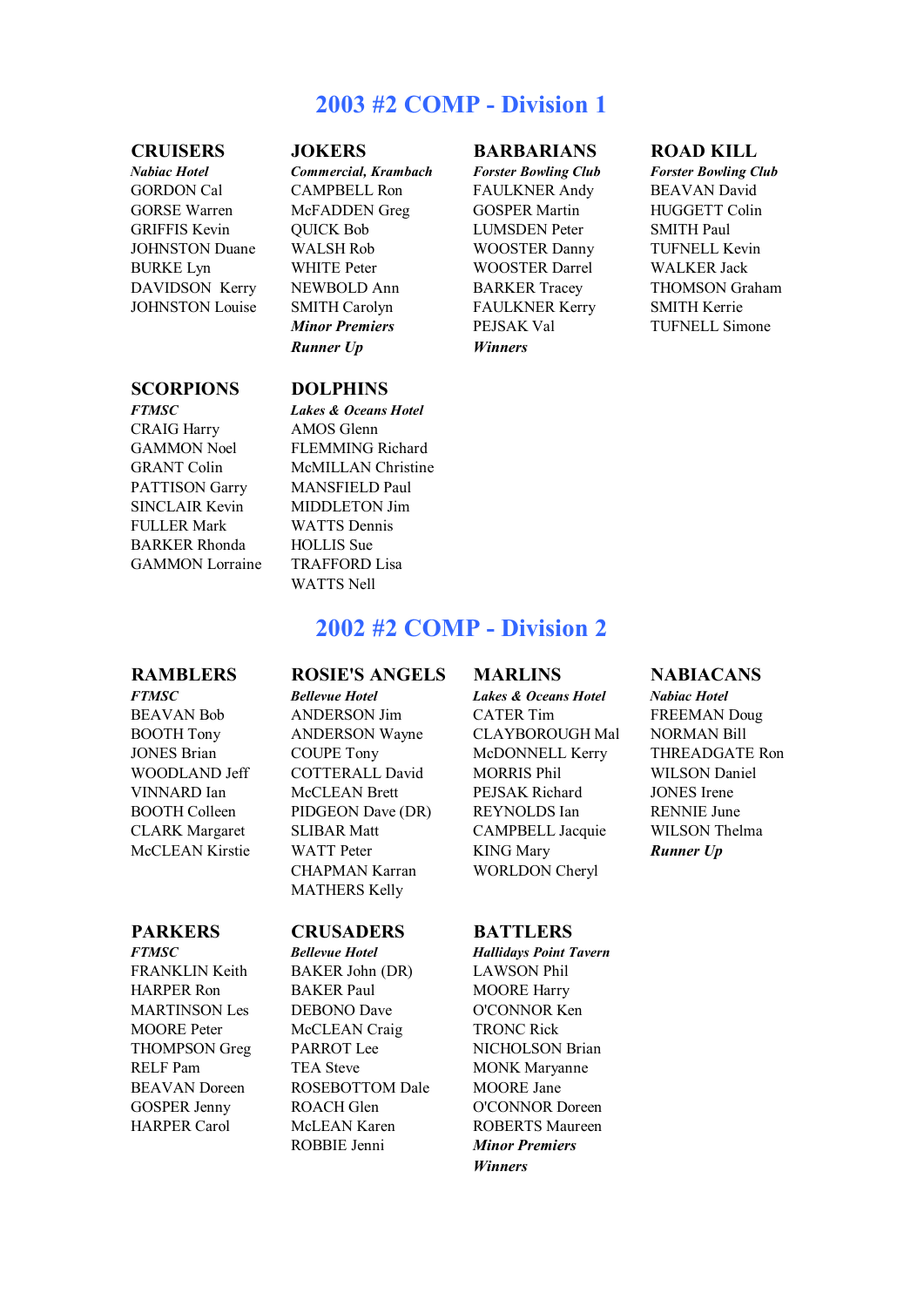# **2004 # 1 COMPETITION - DIVISION 1**

### **BARBARIANS WILD ONES SCORPIONS CRUISERS**

*Forster Bowling Club Commercial Hotel FTMSC Nabiac Hotel* FAULKNER Andy McFADDEN Greg PATTISON Garry GORSE Warren LUMSDEN Peter WALSH Rob CRAIG Harry GORDON Cal GOSPER Martin WHITE Peter GRANT Colin JOHNSTON Duane WOOSTER Danny QUICK Bob GAMMON Noel WARWICK Brian WOOSTER Darrel **ROBINSON Peter** SINCLAIR Kevin GRIFFIS Kevin MIDDLETON Jim SHELLEY Errol SINCLAIR Luke JOHNSTON Louise BARKER Tracey NEWBOLD Ann PATTISON Natalie BURKE Lyn PEJSAK Val DAVIDSON Kerry GAMMON Lorraine *Winners* FAULKNER Kerry SMITH Carolyn BARKER Rhonda *Minor Premiers*

SMITH Kerrie ADAMS Annette

### **ROAD KILL TAREE FISHOS TRAVELLERS**

*Forster Bowling Club Commercial Hotel Hallidays Pt Tavern* TUFNELL Kevin SHEATHER Ian HOLDEN Ray HUGGETT Col SIPEK Bob HOLDEN Dennis SMITH Paul **ALLEN** Shane PIPER Robert BEAVAN Dave SHEATHER Wayne MILLER Gary<br>THOMSON Graham FITZSIMMONS Darren HOLDEN Colc FITZSIMMONS Darren HOLDEN Colon THOMSON Liz SHEATHER Anita HOLDEN Cheryl TUFNELL Simone SHEATHER Sheree PIPER Cheryl PAULSON Pam *Runners Up*

# **2004 # 1 COMPETITION - DIVISION 2**

BEAVAN Bob McDONNELL Kerry TRONC Rick BAKER Paul BOOTH Tony BOURNE Scott MOORE Harry McCLEAN Brett JONES Brian PEJSAK Richard LAWSON Phil ROSEBOTTOM Dale WOODLAND Jeff REYNOLDS Ian CAMPBELL Ron TEA Steve WRIGHT Denis MORRIS Phil MONCK Maryanne PARROTT Lee CLARK Margaret CATER Tim MOORE Jane ROACH Glen BEAVAN Joanne CLAYBROUGH Mal ROBERTS Maureen DEBONO Dave BOOTH Colleen KING Mary O'CONNOR Doreen ROBBIE Jennie CAMPBELL Jacquie *Runners Up* CHAPMAN Karran *Minor Premiers*

*FTMSC Lakes & Oceans Hotel FTMSC Nabiac Hotel* FRANKLIN Keith FLEMMING Richard VINNARD Ian WILSON Daniel THOMPSON Greg AMOS Glenn BUDD Darrell THREADGATE Ron MARTINSEN Les WATTS Denis FULLER Mark FREEMAN Doug<br>MOORE Peter McMILLAN Glenn THOMPSON John NORMAN Bill MOORE Peter McMILLAN Glenn THOMPSON John NORMAN Bill HARPER Ron RIDGEWAY Wayne ROGERSON Brad CAMPBELL Krystal GOSPER Jenny WATTS Nell VINNARD Kirsty RENNIE June HARPER Carol HOLLIS Sue WORLDON Cheryl JONES Irene BEAVAN Doreen McMILLAN Chris BUDD Meegan MORGAN Joyce RELF Pam *Winners* ROGERSON Sharon

### **RAMBLERS MARLINS BATTLERS BURNING SPEARS**

*FTMSC Lakes & Oceans Hotel Hallidays Pt Tavern Bellevue Hotel*

### **PARKERS DOLPHINS ALL SORTS NABIACANS**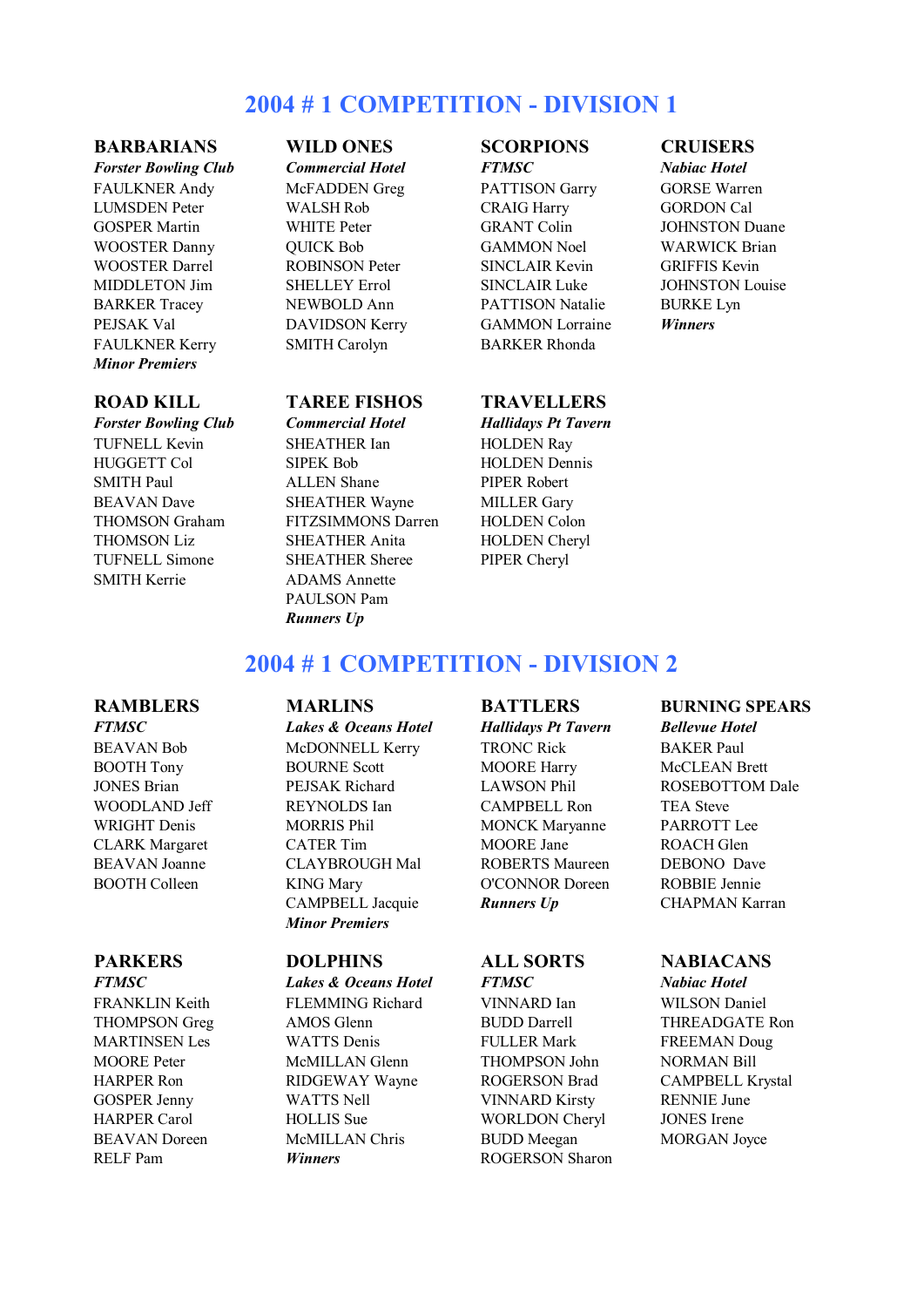# **2004 # 2 COMPETITION - DIVISION 1**

### **BARBARIANS CRUISERS FISHOS SCORPIONS**

*Forster Bowling Club Nabiac Hotel Commercial Hotel FTMSC* PEJSAK Val **PAULSON Pam** BARKER Rhonda BOURNE Scott

FAULKNER Andy GORSE Warren SHEATHER Ian PATTISON Garry LUMSDEN Peter GORDON Cal SIPEK Bob CRAIG Harry GOSPER Martin JOHNSTON Duane ALLEN Shane GRANT Colin WOOSTER Danny WARWICK Brian SHEATHER Wayne GAMMON Noel WOOSTER Darrel GRIFFIS Kevin FITZSIMMONS Darren SINCLAIR Kevin MIDDLETON Jim JOHNSTON Louise SHEATHER Sheree SINCLAIR Luke BARKER Tracey BURKE Lyn ADAMS Annette GAMMON Lorraine

### **ROAD KILL TRAVELLERS WILD ONES DOLPHINS**

*Forster Bowling Club Hallidays Pt Tavern Commercial Hotel Lakes & Oceans Hotel* TUFNELL Kevin **HOLDEN Ray** McFADDEN Greg FLEMMING Richard HUGGETT Col HOLDEN Dennis WALSH Rob AMOS Glenn WALKER Jack PIPER Robert WHITE Peter WATTS Denis BEAVAN Dave MILLER Gary QUICK Bob SMITH Paul THOMSON Graham HOLDEN Yvonne NEWBOLD Ann McMILLAN Glenn THOMSON Liz PIPER Cheryl SMITH Carolyn WATTS Nell

- 
- LAKEMAN Trent HOLDEN Cheryl DAVIDSON Kerry RIDGEWAY Wayne TUFNELL Simone HOLLIS Sue SMITH Kerrie McMILLAN Chris

# **2004 # 2 COMPETITION - DIVISION 2**

BEAVAN Doreen BUDD Meegan

VINNARD Kirsty O'CONNOR Doreen

### **PARKERS NABIACANS STINGRAYS**

*FTMSC Nabiac Hotel FTMSC* FRANKLIN Keith BRAMBLE David SCHERF Barry THOMPSON Greg THREADGATE Ron BUDD Darrell MARTINSEN Les FREEMAN Doug FULLER Mark MOORE Peter NORMAN Bill JENKINSON Nicole HARPER Ron RENNIE June ROGERSON Brad THOMPSON Karl **JONES Irene MARR Leslie** MARR Leslie HARPER Carol MORGAN Joyce SAUNDERS George

## **RAMBLERS BATTLERS BURNING SPEARS MARLINS**

BEAVAN Bob TRONC Rick BAKER Paul McDONNELL Kerry VINNARD Ian MOORE Harry McCLEAN Brett PEJSAK Richard JONES Brian LAWSON Phil ROSENBOTTOM Dale REYNOLDS Ian WOODLAND Jeff CAMPBELL Ron TEA Steve MORRIS Phil WRIGHT Denis CLARKE Mick ROACH Glen CATER Tim WORLDON Cheryl MONCK Maryanne DAWSON Steve CLAYBROUGH Mal CLARK Margaret MOORE Jane ROBBIE Jennie KING Mary BEAVAN Joanne ROBERTS Maureen CHAPMAN Karen CAMPBELL Jacquie

*FTMSC Hallidays Pt Tavern Bellevue Hotel Lakes & Oceans Hotel*

RELF Pam ROGERSON Sharon ROGERSON Sharon ROGERSON Sharon ROGERSON Sharon ROGERSON Sharon ROGERSON Sharon ROGERSON Sharon ROGERSON Sharon ROGERSON Sharon ROGERSON Sharon ROGERSON Sharon ROGERSON Sharon ROGERSON Sharon ROGER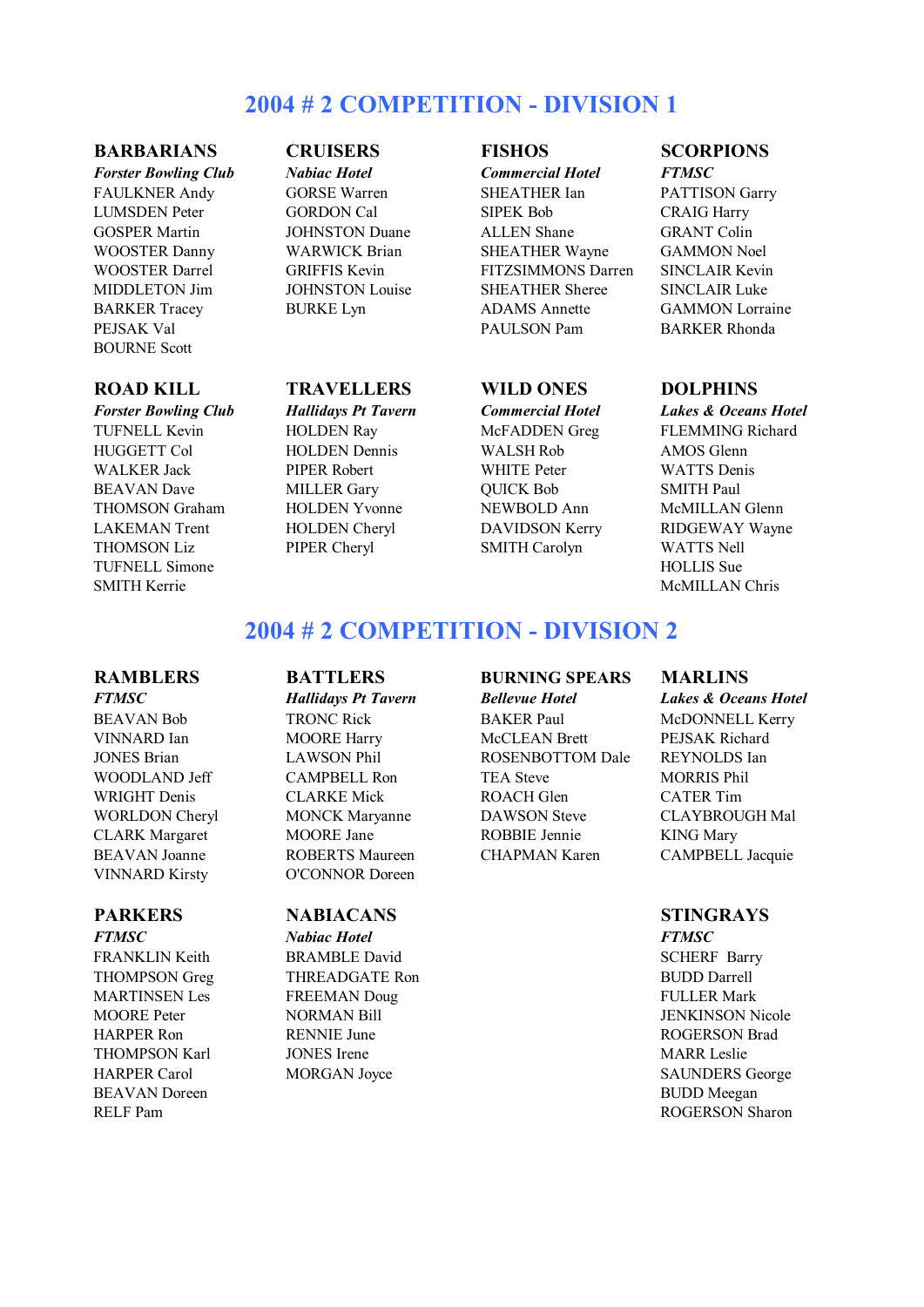# **2005 # 1 COMPETITION - DIVISION 1**

### **BARBARIANS WILD ONES SCORPIONS CRUISERS**

*Forster Bowling Club Commercial Hotel FTMSC Nabiac Hotel* BOURNE Scott QUICK Bob PATTISON Garry GORSE Warren GOSPER Martin WHITE Peter CRAIG Harry GORDON Cal MIDDLETON Jim McFADDEN Greg GRANT Colin JOHNSTON Duane<br>GOSPER Jenny KINDLEYSIDES Bill GAMMON Noel WARWICK Brian GOSPER Jenny KINDLEYSIDES Bill GAMMON Noel WEILEY Ann **NEWBOLD Ann** SINCLAIR Kevin GOODWIN Stan FRENCH Donna DAVIDSON Kerry BOOTH Tony WOOSTER Darrel FAULKNER Kerry SMITH Carolyn BOOTH Coleen JOHNSTON Louise

### TUFNELL Kevin SHEATHER Ian HOLDEN Ray HUGGETT Col SIPEK Bob HOLDEN Dennis THOMSON Graham ALLEN Shane PIPER Robert WALKER Jack BROWN Michael MILLER Gary BEAVAN Dave SHEATHER Wayne RIELLEY Roger LAKEMAN Trent ADAMS Annette HOLDEN Yvonne TUFFNELL Simone SHEATHER Sheree PIPER Cheryl THOMSON Liz *Winners* SMITH Kerrie *Minor Premiers Runners Up 1B*

**Winners 1B** GAMMON Lorraine BURKE Lyn BARKER Rhonda *Runners up*

### **ROAD KILL TAREE FISHOS TRAVELLERS**

*Forster Bowling Club Commercial Hotel Hallidays Pt Tavern*

# **2005 # 1 COMPETITION - DIVISION 2**

RELF Pam *Winners Runners Up 2B*

BEAVAN Bob McDONNELL Kerry TRONC Rick GALBRAITH Mark VINNARD Ian CATER Tim MOORE Harry ROSEBOTTOM Dale JONES Brian CLAYBOROUGH Mal LAWSON Phil TEA Steve WRIGHT Denis **REYNOLDS** Ian CAMPBELL Ron PARROTT Lee BEAVAN Joanne MORRIS Phil CLARK Richard BAKER Paul CLARK Margaret HEATH Rex MOORE Jane COLLISON John WORLDON Cheryl KING Mary ROBERTS Maureen ROBBIE Jennie VINNARD Kirsty CAMPBELL Jacquie TRONC Maryanne CHAPMAN Karran

# *FTMSC Lakes & Oceans Hotel Hallidays Pt Tavern Bellevue Hotel*

*Minor Premiers*

BEAVAN Doreen McMILLAN Chris BUDD Meegan MORGAN Joyce

### **RAMBLERS MARLINS BATTLERS BURNING SPEARS**

### **PARKERS DOLPHINS STINGRAYS NABIACANS**

*Winners 2B* Runners Up

*FTMSC Lakes & Oceans Hotel FTMSC Nabiac Hotel* FRANKLIN Keith FLEMMING Richard BUDD Darrell FREEMAN Doug THOMPSON Greg AMOS Glenn BUCKSHIRAM Terry NORMAN Bill MARTINSEN Les WATTS Denis SAUNDERS George WOOSTER Danny<br>MOORE Peter SMITH Paul SCHERF Barry BRAMBLE David MOORE Peter SMITH Paul SCHERF Barry BRAMBLE David HARPER Ron McMILLAN Glenn SCHUBERT Matt THREADGATE Ron THOMPSON Karl WATTS Nell JANSEN Helen RENNIE June HARPER Carol HOLLIS Sue JANSEN Carina JONES Irene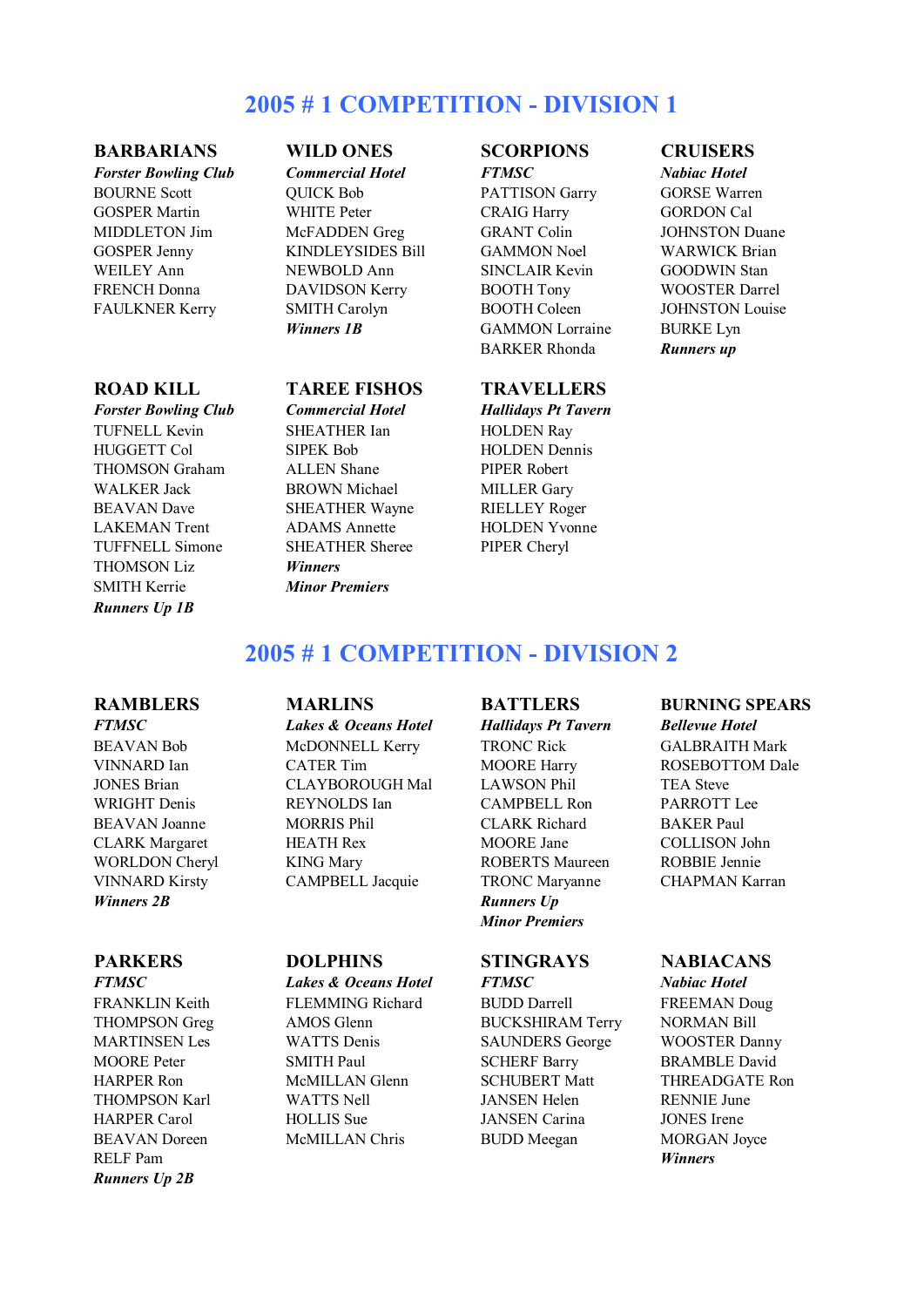# **2005 # 2 COMPETITION - DIVISION 1**

TRONC Rick GORSE Warren WALSH Rob LAWSON Phil GORDON Cal OUICK Bob CAMPBELL Ron JOHNSTON Duane WHITE Peter CLARK Richard WARWICK Brian McFADDEN Greg PENFOLD Kim GRIFFIS Kevin CHAPLIN Chip ROBERTS Maureen JOHNSTON Louise NEWBOLD Ann TRONC Maryanne BURKE Lyn DAVIDSON Kerry

*Commercial Hotel Forster Bowling Club Hallidays Pt Tavern* SHEATHER Ian TUFNELL Kevin HOLDEN Rav SIPEK Bob HUGGETT Col HOLDEN Dennis ALLEN Shane THOMSON Graham PIPER Robert BROWN Michael WALKER Jack MILLER Gary SHEATHER Wayne BEAVAN Dave RIELLEY Roger ADAMS Annette MIDDLETON Jim BROWN Joy SHEATHER Sheree LAKEMAN Trent HOLDEN Yvonne **Winners** GOSPER Jenny PIPER Cheryl *Minor Premiers* SMITH Kerrie *Runners Up*

*Hallidays Pt Tavern Nabiac Hotel Commercial Hotel*

### **FISHOS ROAD KILL TRAVELLERS**

### **BATTLERS CRUISERS WILD ONES**

WARD Michael WOOSTER Darrel KINDLEYSIDES Bill SMITH Carolyn

# **2005 # 2 COMPETITION - DIVISION 2**

*Winners 2B Winners*

### **BURNING SPEARS PARKERS NABIACANS MARLINS**

ROSEBOTTOM Dale MARTINSEN Les NORMAN Bill CATER Tim TEA Steve MOORE Peter WOOSTER Danny BOURNE Scott PARROTT Lee BUDD Darrell BRAMBLE David REYNOLDS Ian ROACH Glen SCHUBERT Matt THREADGATE Ron MORRIS Phil COLLISON John HARPER Carol RENNIE June HEATH Rex HUGHES Glen BEAVAN Doreen JONES Irene CLAYBROUGH Mal ROBBIE Jennie RELF Pam MORGAN Joyce KING Mary CHAPMAN Karran *Runners Up 2B Runners Up* CAMPBELL Jacquie

VINNARD Ian CRAIG Harry AMOS Glenn JONES Brian GRANT Colin WATTS Denis WRIGHT Denis GAMMON Noel SMITH Paul RAVASZ Mick SINCLAIR Josh McMILLAN Glenn CLARK Margaret BOOTH Coleen WATTS Nell WORLDON Cheryl GAMMON Lorraine HOLLIS Sue VINNARD Kirsty BARKER Rhonda McMILLAN Chris *Minor Premiers*

### **RAMBLERS SCORPIONS DOLPHINS**

*FTMSC FTMSC Lakes & Oceans Hotel* BEAVAN Bob PATTISON Garry FLEMMING Richard BEAVAN Joanne BOOTH Tony MEDHURST Nathan

*Bellevue Hotel FTMSC Nabiac Hotel Lakes & Oceans Hotel* BAKER Paul FRANKLIN Keith FREEMAN Doug McDONNELL Kerry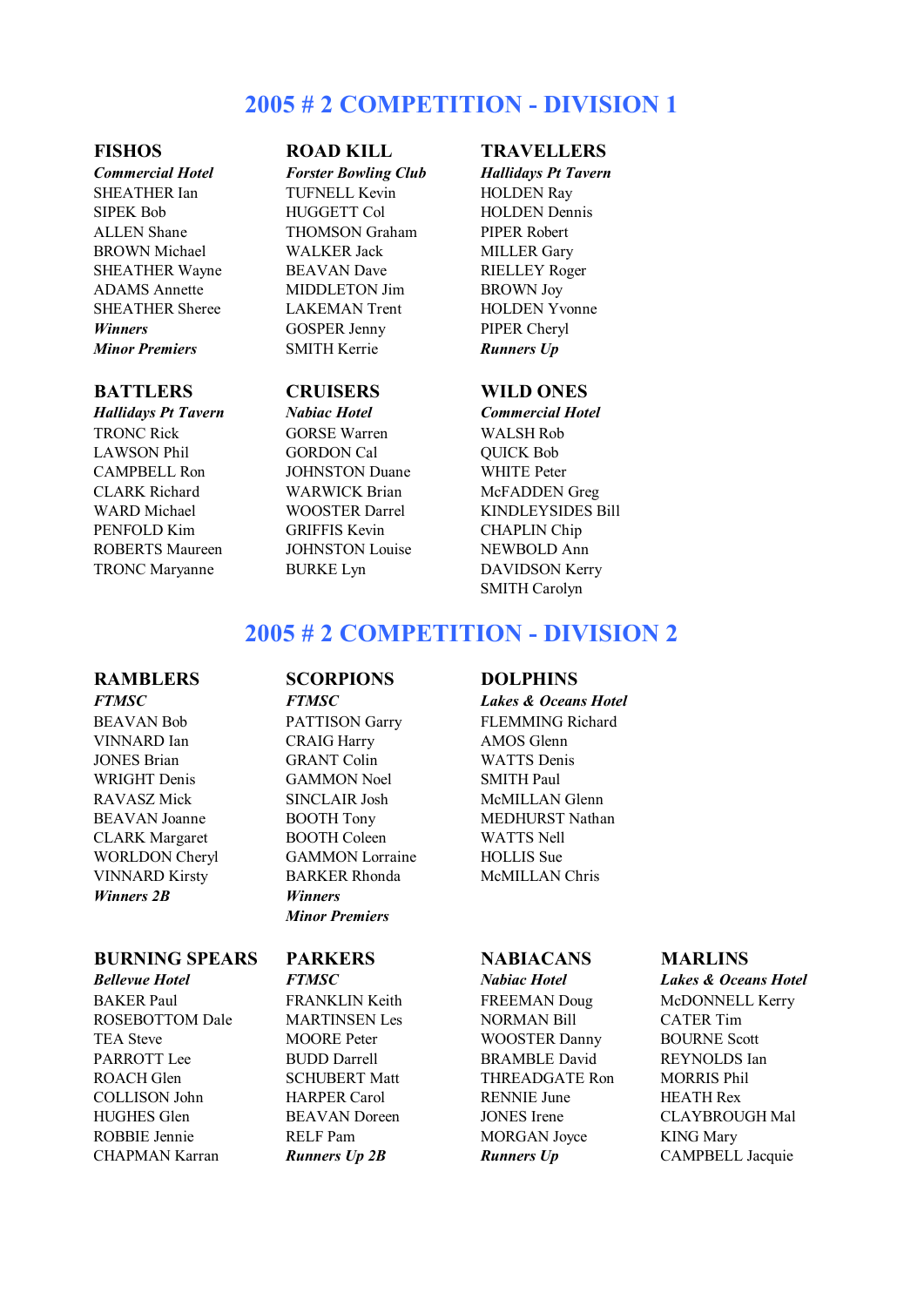# **2006 #1 COMP**

- *Forster Bowling Club Halidays Point Nabiac Hotel Commercial Hotel*
- THOMPSON Graham HOLDEN Ray WARWICK Brian McFADDEN Greg BEAVAN David REILLEY Roger WOOSTER Darrel WALSH Rob MIDDLETON Jim MILLER Gary GORSE Warren WHITE Peter HUGGETT Colin HOLDEN Dennis GORDON Cal QUICK Bob RELF Pam PIPER Rob DALLAS Steve CHAPLIN Chip GOSPER Jenny PIPER Cheryl FRASER Jill NEWBOLD Ann<br>THOMPSON Liz HOLDEN Yvonne BURKE Lyn SMITH Carolyn

HOLDEN Yvonne BURKE Lyn TUFNELL Kevin BROWN Joy WEILEY Ann DAVIDSON Kerry MADDALENA Darren

### **ROAD KILL TRAVELLERS CRUISERS WILD ONES**

WEST Robert **FREEMAN Doug** FINDLAY Debra WEST Teresa BEAVAN Joanne

## *Hallidays Point Forster Bowling Club Commercial Hotel Club Forster* CAMPBELL Ron FAULKNER Andy SHEATHER Ian BEAVAN Bob WARD Michael **GOSPER Martin** ALLEN Shane **VINNARD** Ian TRONC Rick BURKE Brett BROWN Michael JONES Brian MOORE Harry LUMSDEN Peter SIPEK Bob WRIGHT Denis LAWSON Phil TRUDGETT Dave ADAMS Annette RAVASZ Mick

TRONC Maryanne PAULSON Janice SHEATHER Sheree CLARK Margaret ROBERTS Maureen LUMSDEN Tracey GAGELER Karen VINNARD Kirstie MOORE Jane FAULKNER Kerry SHEATHER Wayne WORLDON Cheryl

### **BATTLERS BARBARIANS FISHOS RAMBLERS**

FLEMMING Richard PATTISON Garry ROSEBOTTOM Dale McDONNELL Kerry WATTS Denis CRAIG Harry TEA Steve BOURNE Scott SMITH Paul **GRANT Colin** BAKER Paul **CATER Tim** AMOS Glenn GAMMON Noel PARROT Lee REYNOLDS Ian MEDHURST Nathan BOOTH Tony HUGHES Glen HEATH Rex McMILLAN Glen SINCLAIR Josh ROACH Glen CLAYBROUGH Mal WATTS Nell **BARKER Rhonda** STARR Kane BUDD Darrel

# **DOLPHINS SCORPIONS BURNING SPEARS MARLINS**

MITCHELL Kate KING Mary ROBBIE Jenni BUDD Meegan

*Lakes & Ocean Club Forster Bellvue Lakes & Ocean* McMILLAN Chris GAMMON Lorraine SIMS Heidi CAMPBELL Jacquie<br>
HOLLIS Sue BOOTH Colleen MITCHELL Kate KING Marv

### **PARKERS**

*Club Forster* FRANKLIN Keith MARTINSEN Les MARTINSEN Troy BUCKSHIRAM Terry MOORE Peter SAUNDERS George HARPER Carol BEAVAN Doreen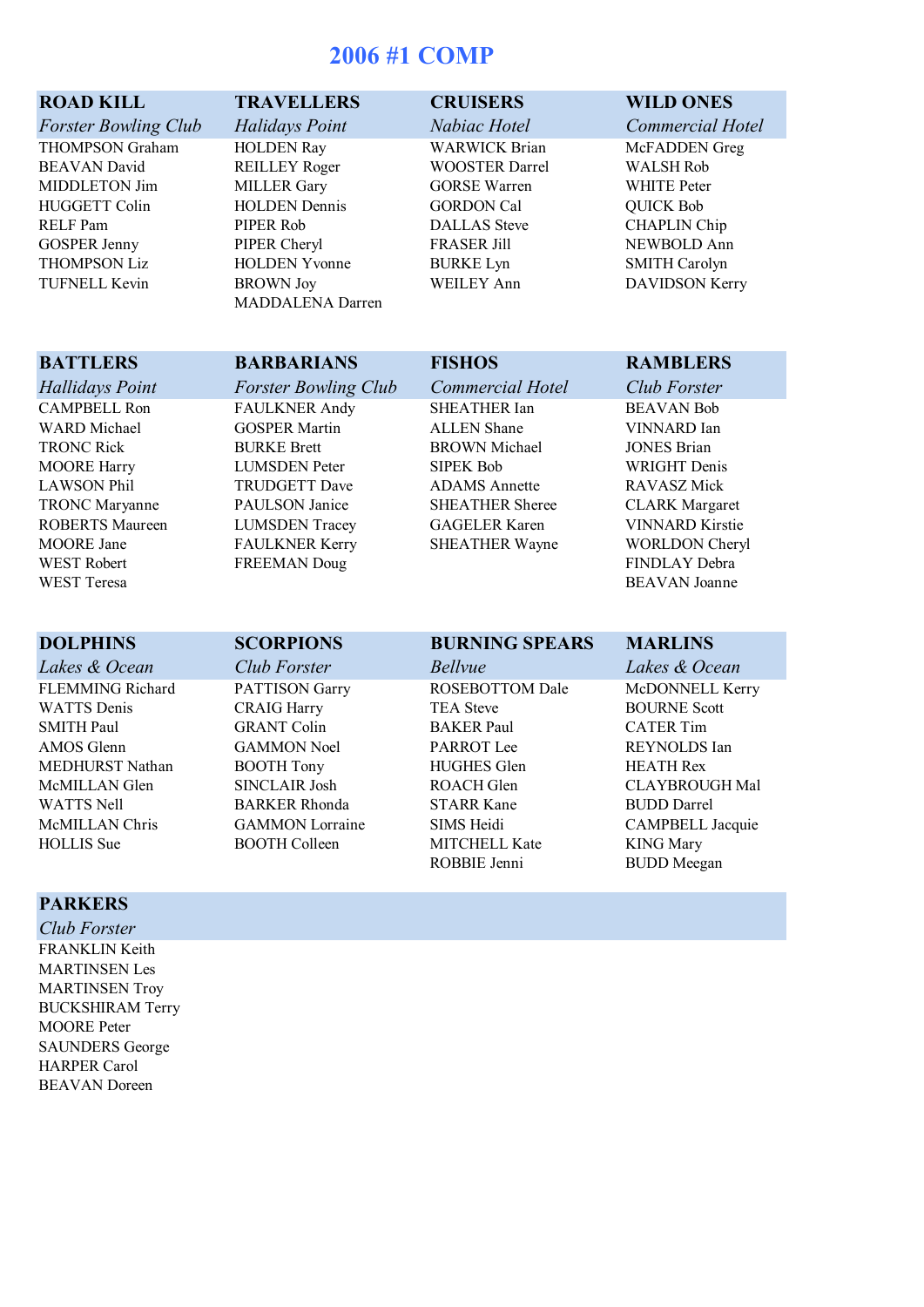# **2006 #2COMP**

- *Commercial Hotel Halidays Point Nabiac Hotel Commercial Hotel*
- ALLEN Shane MADDALENA Darren WOOSTER Darrel WALSH Rob BROWN Michael MILLER Gary GORSE Warren WHITE Peter SIPEK Bob **HOLDEN Dennis** GORDON Cal QUICK Bob ADAMS Annette PIPER Rob DALLAS Steve CAMPBELL Ron SHEATHER Sheree PIPER Cheryl FRASER Jill NEWBOLD Ann GAGELER Karen HOLDEN Yvonne BURKE Lyn SMITH Carolyn

SHEATHER Ian **HOLDEN Ray** WARWICK Brian McFADDEN Greg SHEATHER Wayne BROWN Joy WEILEY Ann

GORSE Thomas

### **FISHOS TRAVELLERS CRUISERS WILD ONES**

### **BATTLERS BARBARIANS PARKERS RAMBLERS** *Hallidays Point Forster Bowling Club Club Forster Club Forster* TRONC Rick FAULKNER Andy FRANKLIN Keith BEAVAN Bob WEST Robert **FREEMAN Doug** MARTINSEN Les VINNARD Ian HUGGETT Colin BURKE Brett MARTINSEN Troy JONES Brian BEAVAN David LUMSDEN Peter BUCKSHIRAM Terry WRIGHT Denis MOORE Harry **TRUDGETT Dave** MOORE Peter BOWDEN David TRONC Maryanne THOMSON Liz SAUNDERS George CLARK Margaret<br>MOORE Jane LUMSDEN Tracev HARPER Carol FINDLAY Debra LUMSDEN Tracey HARPER Carol FINDLAY Debra WEST Teresa BARKER Luke BEAVAN Doreen BEAVAN Joanne

GOSPER Martin **INNES Danny** 

| <b>DOLPHINS</b>         | <b>SCORPIONS</b>      | <b>BURNING SPEARS</b>  | <b>MARLINS</b>          |
|-------------------------|-----------------------|------------------------|-------------------------|
| Lakes & Ocean           | <b>Club Forster</b>   | <i>Bellvue</i>         | Lakes & Ocean           |
| <b>FLEMMING Richard</b> | <b>PATTISON Garry</b> | <b>ROSEBOTTOM Dale</b> | McDONNELL Kerry         |
| <b>WATTS</b> Denis      | <b>CRAIG Harry</b>    | <b>TEA Steve</b>       | <b>BOURNE Scott</b>     |
| <b>SMITH Paul</b>       | <b>GRANT Colin</b>    | <b>BAKER</b> Paul      | <b>CATER Tim</b>        |
| AMOS Glenn              | <b>GAMMON Noel</b>    | <b>PARROT</b> Lee      | REYNOLDS Ian            |
| MEDHURST Nathan         | <b>BOOTH Tony</b>     | <b>HUGHES Glen</b>     | <b>HEATH Rex</b>        |
| McMILLAN Glen           | SINCLAIR Josh         | ROACH Glen             | <b>CLAYBROUGH Mal</b>   |
| <b>WATTS Nell</b>       | <b>BARKER Rhonda</b>  | <b>STARR Kane</b>      | <b>BUDD</b> Darrel      |
| McMILLAN Chris          | SINCLAIR Kevin        | SIMS Heidi             | <b>CAMPBELL Jacquie</b> |
| RELF Pam                | <b>BOOTH Colleen</b>  | <b>MITCHELL Kate</b>   | <b>KING Mary</b>        |
|                         |                       | ROBBIE Jenni           | <b>BUDD</b> Meegan      |
|                         |                       | <b>BOND</b> Phillip    |                         |
|                         |                       |                        |                         |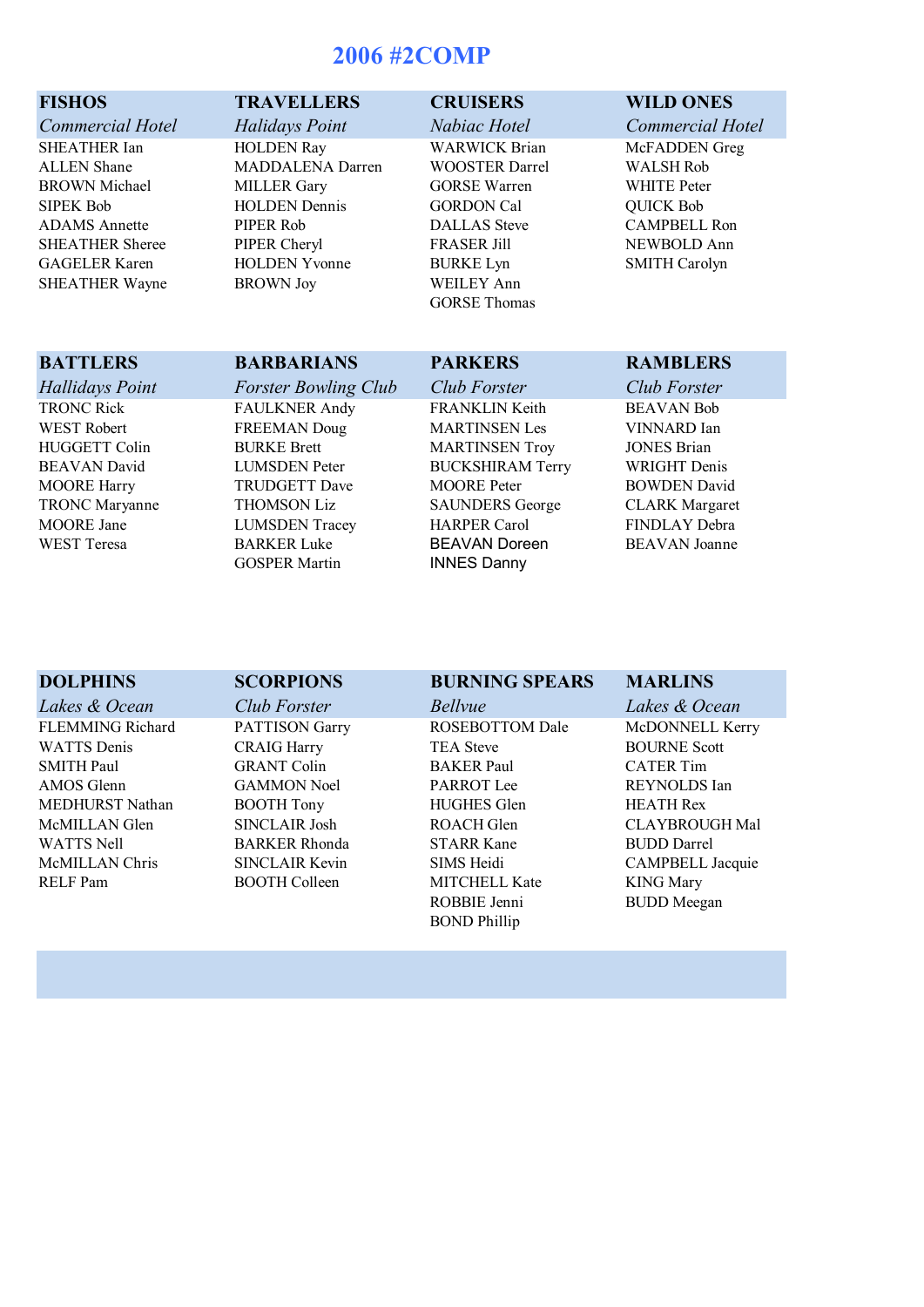# **2007 Teams comp 1 & 2**

CHRISTIAN Joel

| <b>TRAVELLERS</b>      | <b>CRIUSERS</b>         | <b>WILD ONES</b>        | <b>BATTLERS</b>       |
|------------------------|-------------------------|-------------------------|-----------------------|
| Halidays point Tav     | Nabiac Hotel            | Commercial Hotel        | Hallidays Point Tav   |
| <b>HOLDEN Ray</b>      | <b>WARWICK Brian</b>    | McFADDEN Greg           | <b>TRONC Rick</b>     |
| <b>HARKER</b> Geoff    | <b>WOOSTER Darrel</b>   | <b>WALSH Rob</b>        | <b>FAULKNER Andy</b>  |
| <b>MILLER Gary</b>     | <b>GORSE Warren</b>     | <b>BENNETT</b> Michael  | <b>HUGGETT Colin</b>  |
| <b>HOLDEN</b> Dennis   | NEWELL Ken              | <b>QUICK Bob</b>        | <b>BEAVAN</b> David   |
| <b>ALGIE Gary</b>      | <b>DALLAS</b> Steve     | <b>CAMPBELL Ron</b>     | <b>MOORE Harry</b>    |
| <b>HARKER Val</b>      | <b>FRASER Jill</b>      | NEWBOLD Ann             | <b>TRONC Maryanne</b> |
| <b>HOLDEN Yvonne</b>   | <b>BURKE Lyn</b>        | <b>SMITH Carolyn</b>    | <b>MOORE</b> Jane     |
| <b>BROWN Joy</b>       | <b>WEILEY Ann</b>       | NEWBOLD Brian           | <b>THOMSON Graham</b> |
| <b>SEATH Dianne</b>    | <b>GORSE Thomas</b>     | <b>SHELLEY Errol</b>    | <b>FAULKNER Kerry</b> |
| <b>ANDERSON Jody</b>   | <b>BYREN</b> Leah       | <b>WILKES Mel</b>       | <b>WARD</b> Michael   |
|                        | <b>TISDELL Robert</b>   | <b>WILKES Ed</b>        |                       |
| <b>FISHOS</b>          | <b>RAMBLERS</b>         | <b>DOLPHINS</b>         | <b>SCORPIONS</b>      |
| CommercialHotel        | Club Forster            | Lakes & Oceans          | Club Forster          |
| <b>SHEATHER Ian</b>    | <b>BEAVAN Bob</b>       | <b>FLEMMING Richard</b> | PATTISON Garry        |
| <b>ALLEN</b> Shane     | VINNARD Ian             | <b>WATTS</b> Denis      | <b>CRAIG Harry</b>    |
| <b>BROWN Michael</b>   | <b>JONES Brian</b>      | <b>SMITH Paul</b>       | <b>GRANT Colin</b>    |
| <b>SIPEK Bob</b>       | <b>WRIGHT</b> Denis     | <b>AMOS</b> Glenn       | PATTISON Jacob        |
| <b>ADAMS</b> Annette   | <b>BOWDEN David</b>     | <b>MEDHURST Nathan</b>  | <b>BOOTH Tony</b>     |
| <b>SHEATHER Sheree</b> | MIDDLETON Jim           | <b>INNESS Danny</b>     | <b>SINCLAIR Kevin</b> |
| <b>GAGELER Karen</b>   | <b>CLARK</b> Margaret   | <b>WATTS Nell</b>       | <b>BARKER Rhonda</b>  |
| <b>SHEATHER Wayne</b>  | <b>BEAVAN</b> Joanne    | <b>RELF</b> Pam         | FINDLAY Debra         |
| <b>SHEATHER Karen</b>  | <b>GOSPER Jenny</b>     |                         | <b>BOOTH Colleen</b>  |
|                        |                         |                         | ROLFE Alan            |
| <b>BURNING SPEARS</b>  | <b>MARLINS</b>          | <b>PARKERS</b>          |                       |
| <b>Belvue Hotel</b>    | Lakes & Oceans          | Club Forster            |                       |
| <b>ROSEBOTTOM Dale</b> | McDONNELL Kerry         | <b>FRANKLIN Keith</b>   |                       |
| <b>TEA Steve</b>       | <b>CLAYBROUGH Mal</b>   | <b>MARTINSEN Les</b>    |                       |
| <b>WEST</b> Dave       | <b>CATER Tim</b>        | <b>MARTINSEN Troy</b>   |                       |
| <b>GROVES</b> Sue      | REYNOLDS Ian            | <b>BUCKSHIRAM Terry</b> |                       |
| <b>WEBSTER Andrew</b>  | <b>HEATH Rex</b>        | <b>MOORE</b> Peter      |                       |
| ROACH Glen             | <b>BUDD</b> Darrel      | <b>FREEMAN Doug</b>     |                       |
| ROBBIE Jenni           | FINDLAY Meegan          | <b>HARPER Carol</b>     |                       |
| <b>SIMS Heidi</b>      | <b>CAMPBELL Jacquie</b> | <b>BEAVAN</b> Doreen    |                       |
| <b>STARR Kane</b>      | <b>KING Mary</b>        | <b>MACPHERSON Robyn</b> |                       |
| MITCHELL Kate          | <b>BOURNE Scott</b>     | <b>GOODWIN Virginia</b> |                       |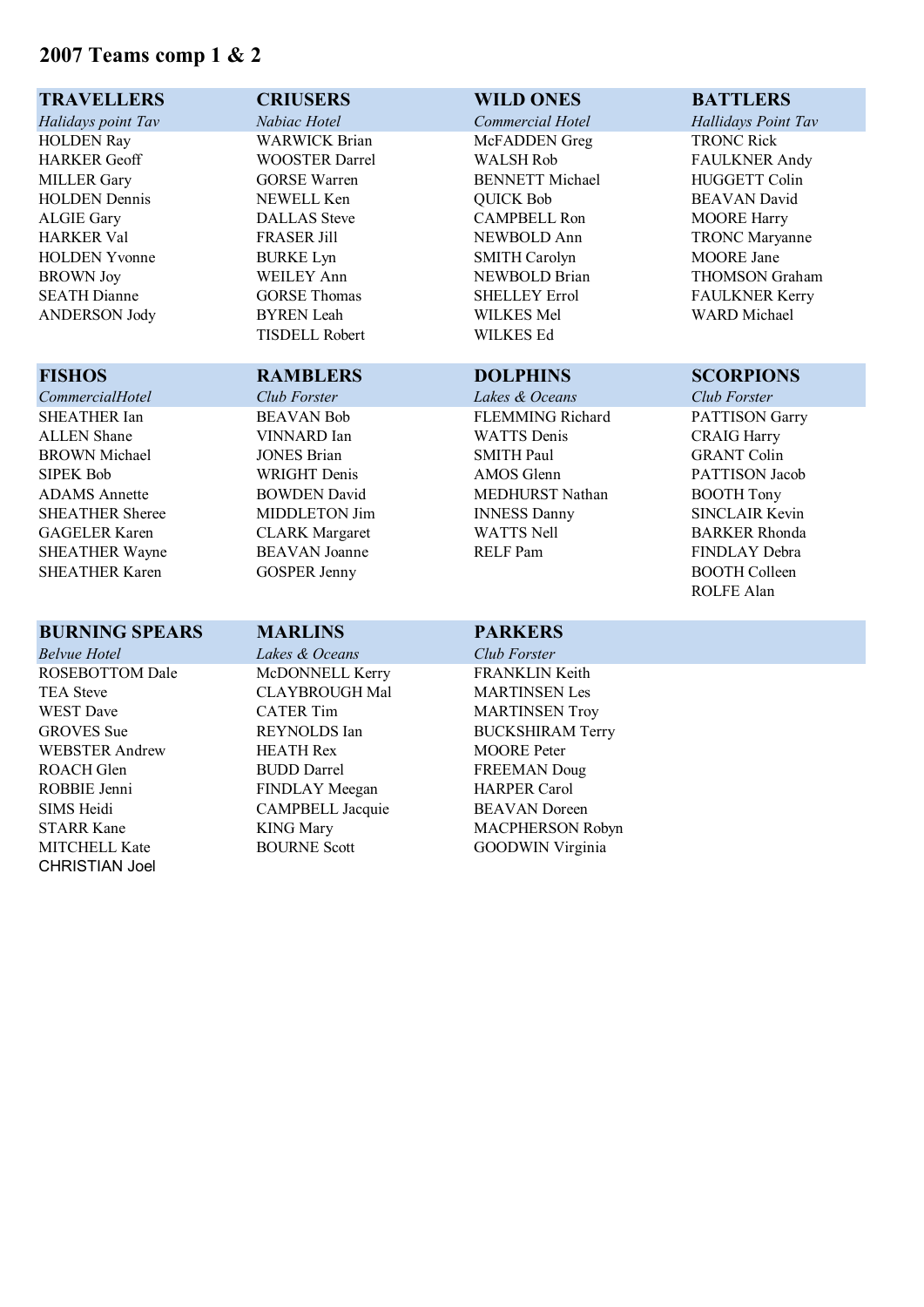## **2008 Teams Comp 1 & 2**

| <b>TRAVELLERS</b>    | <b>CRUISERS</b>       | <b>REBELS</b>        | <b>BATTLERS</b>       |
|----------------------|-----------------------|----------------------|-----------------------|
| Hallidays Point Tav  | Nabiac Hotel          | Commercial Hotel     | Hallidays Point Tav   |
| <b>HOLDEN Ray</b>    | <b>WARWICK Brian</b>  | McFADDEN Greg        | <b>TRONC Rick</b>     |
| <b>HARKER Geoff</b>  | MIDDLETON Jim         | <b>WALSH Rob</b>     | <b>FAULKNER Andy</b>  |
| <b>MILLER Gary</b>   | <b>GORSE Warren</b>   | <b>ALGIE Gary</b>    | <b>HUGGETT Colin</b>  |
| <b>HOLDEN</b> Dennis | <b>DALLAS</b> Steve   | <b>QUICK Bob</b>     | <b>BEAVAN</b> David   |
| <b>ANDERSON Jody</b> | <b>BURKE Lyn</b>      | <b>SMITH Carolyn</b> | <b>MOORE Harry</b>    |
| <b>HARKER Val</b>    | <b>FRASER Jill</b>    | <b>SEATH Diane</b>   | <b>TRONC Maryanne</b> |
| <b>BROWN</b> Joy     | <b>WEILEY Ann</b>     | DAVIS Tania          | <b>FAULKNER Kerry</b> |
| <b>GAGELER Karen</b> | <b>GOSPER Jenny</b>   | <b>DAVIS Corey</b>   | <b>REBBECK Lance</b>  |
|                      | <b>WOOSTER Darrel</b> |                      |                       |

# *Commercial Hotel* Club Forster Lakes Club For  $\mathcal{C}$ ALLEN Shane VINN. BROWN Michael JONES<br>SIPEK Bob WRIGI ADAMS Annette BOWE<br>SHEATHER Sheree GORD

| <b>FISHOS</b>           | <b>RAMBLERS</b>         | <b>DOLPHINS</b>         | <b>SCORPIONS</b>      |
|-------------------------|-------------------------|-------------------------|-----------------------|
| Commercial Hotel        | Club Forster            | Lakes & Ocean           | Club Forster          |
| SHEATHER Ian            | <b>BEAVAN Bob</b>       | <b>FLEMMING Richard</b> | <b>PATTISON Garry</b> |
| <b>ALLEN</b> Shane      | VINNARD Ian             | <b>WATTS</b> Denis      | <b>CRAIG Harry</b>    |
| <b>BROWN</b> Michael    | <b>JONES Brian</b>      | <b>SMITH Paul</b>       | <b>GRANT Colin</b>    |
| <b>SIPEK Bob</b>        | <b>WRIGHT</b> Denis     | AMOS Glenn              | PATTISON Jacob        |
| <b>ADAMS</b> Annette    | <b>BOWDEN David</b>     | <b>INNESS Danny</b>     | ROLFE Alan            |
| <b>SHEATHER Sheree</b>  | <b>GORDON Luke</b>      | <b>WATTS Nell</b>       | SINCLAIR Kevin        |
| <b>FITZIMONS Darren</b> | <b>CLARK Margaret</b>   | <b>RELF</b> Pam         | <b>BARKER Rhonda</b>  |
| SHEATHER Wayne          | <b>ROBINSON Rebecca</b> | <b>GOODWIN Virginia</b> | <b>FINDLAY Debra</b>  |
| <b>SHEATHER Karen</b>   | <b>BEAVEN</b> Joanne    | MEDHURST Nathan         | <b>STEICKE Darren</b> |
|                         |                         |                         |                       |

| <b>MARLINS</b>        | <b>PARKERS</b>          |
|-----------------------|-------------------------|
| Lakes & Ocean         | Club Forster            |
| McDONNELL Kerry       | <b>FREEMAN</b> Doug     |
| REYNOLDS Ian          | <b>MARTINSEN Les</b>    |
| <b>CATER Tim</b>      | <b>MARTINSEN Troy</b>   |
| <b>HEATH Rex</b>      | <b>BUCKSHIRAM Terry</b> |
| <b>BUDD</b> Darrel    | <b>HARPER Carol</b>     |
| <b>DURES Bill</b>     | <b>BEAVAN</b> Doreen    |
| <b>DURES</b> Sherrie  | THREADGATE Ron          |
| <b>KING Mary</b>      | <b>MCPHERSON Robyn</b>  |
| <b>CLAYBROUGH Mal</b> | <b>FUELLER</b> George   |
| <b>SMALLEY Kaye</b>   |                         |
| <b>FEEHELY</b> Louise |                         |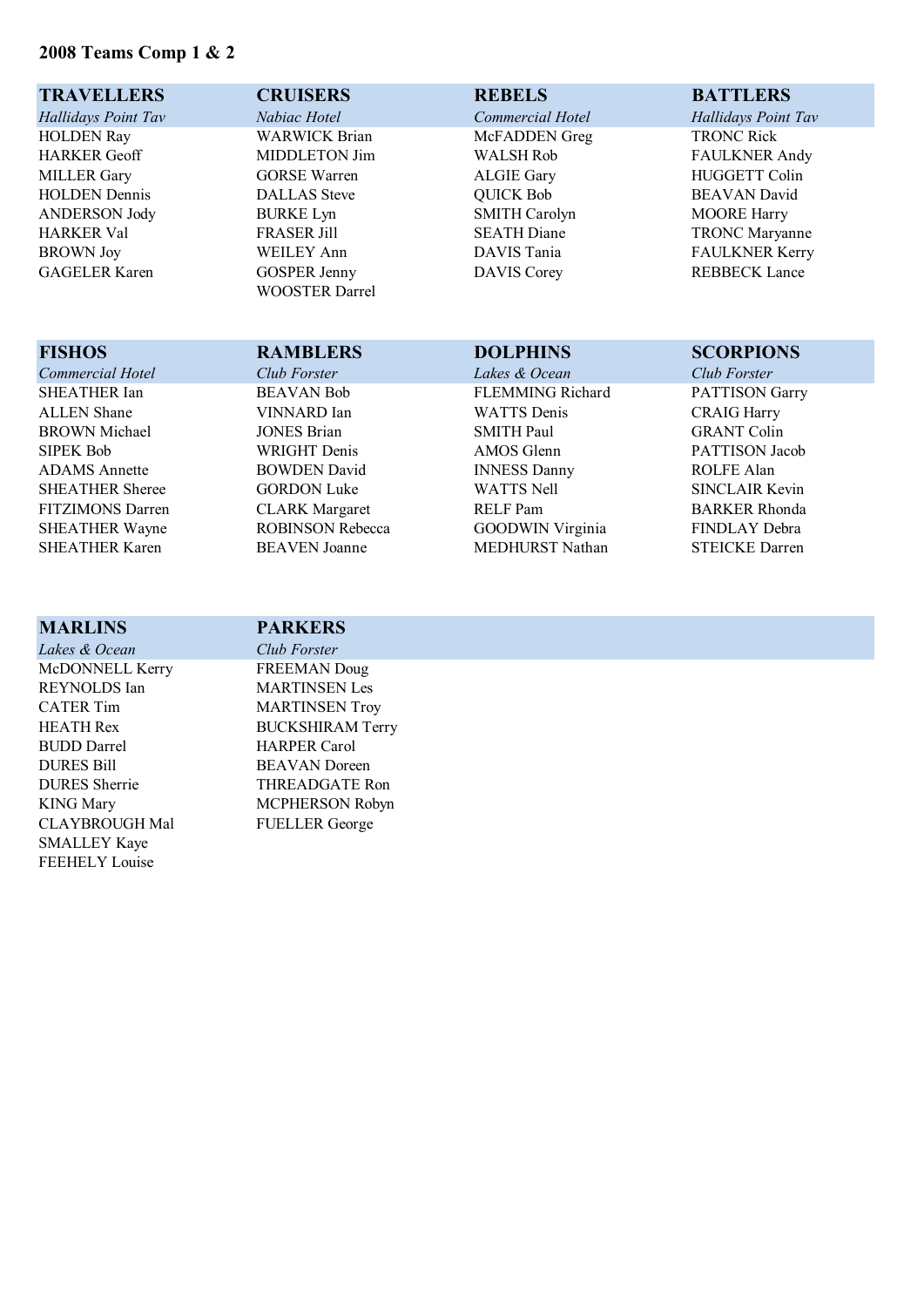### **2009 Teams Comp 1 & 2**

### **BOMBASTICS CRUISERS REBELS AUTOBARN**

*Club Forster Nabiac Hotel Commercial Hotel Club Forster* SMITH Paul **WARWICK Brian** McFADDEN Greg TRONC Rick MEDHURST Nathan HOLDEN Ray WALSH Rob FAULKNER Andy SIPEK Bob MILLER Gary ALGIE Gary HUGGETT Colin SWAN Peter DALLAS Steve ALGIE Ken BEAVAN David ADAMS Annette BURKE Lyn SMITH Carolyn MOORE Harry MCPHERSON Rhonda FRASER Jill SEATH Diane REBBECK Lance HILLS Jo GAGELER Karen WEBB Marj FAULKNER Kerry HILLS Maria BROWN Joy QUICK Bob TRONC Maryanne SINCLAIR Luke WEILEY Ann GORDON Luke BUDD Darrel

### **RAW PRAWNS RAMBLERS DOLPHINS SCORPIONS**

*Club Forster Club Forster Lakes & Ocean Club Forster* ALLEN Shane YEE Ken

*Lakes & Ocean Club Forster* McDONNELL Kerry FREEMAN Doug REYNOLDS Ian MARTINSEN Les CATER Tim MARTINSEN Troy HEATH Rex BUCKSHIRAM Terry CLAYBROUGH Mal FUELLER George DURES Bill BEAVAN Doreen SIMON Tanya \* HARPER Carol MCPHERSON Robyne SMITH Helen VINNARD Ian CONNELLY Ray BOURNE Scott BEAVAN Bob

SHEATHER Ian BEAVAN Bob FLEMMING Richard PATTISON Garry BROWN Michael VINNARD Ian WATTS Denis PATTISON Jacob SHEATHER Wayne JONES Brian INNESS Danny GRANT Colin FITZIMONS Darren CLARKE Tony AMOS Glenn CRAIG Harry SHEATHER Sheree BUDD Darrel GOODWIN Virginia MIDDLETON Jim SHEATHER Karen ROBINSON Rebecca WATTS Nell STEICKE Darren SHEATHER Mark **HARRIS Ray** RELF Pam CLARK Margaret JONES Brian

### **MARLINS PARKERS**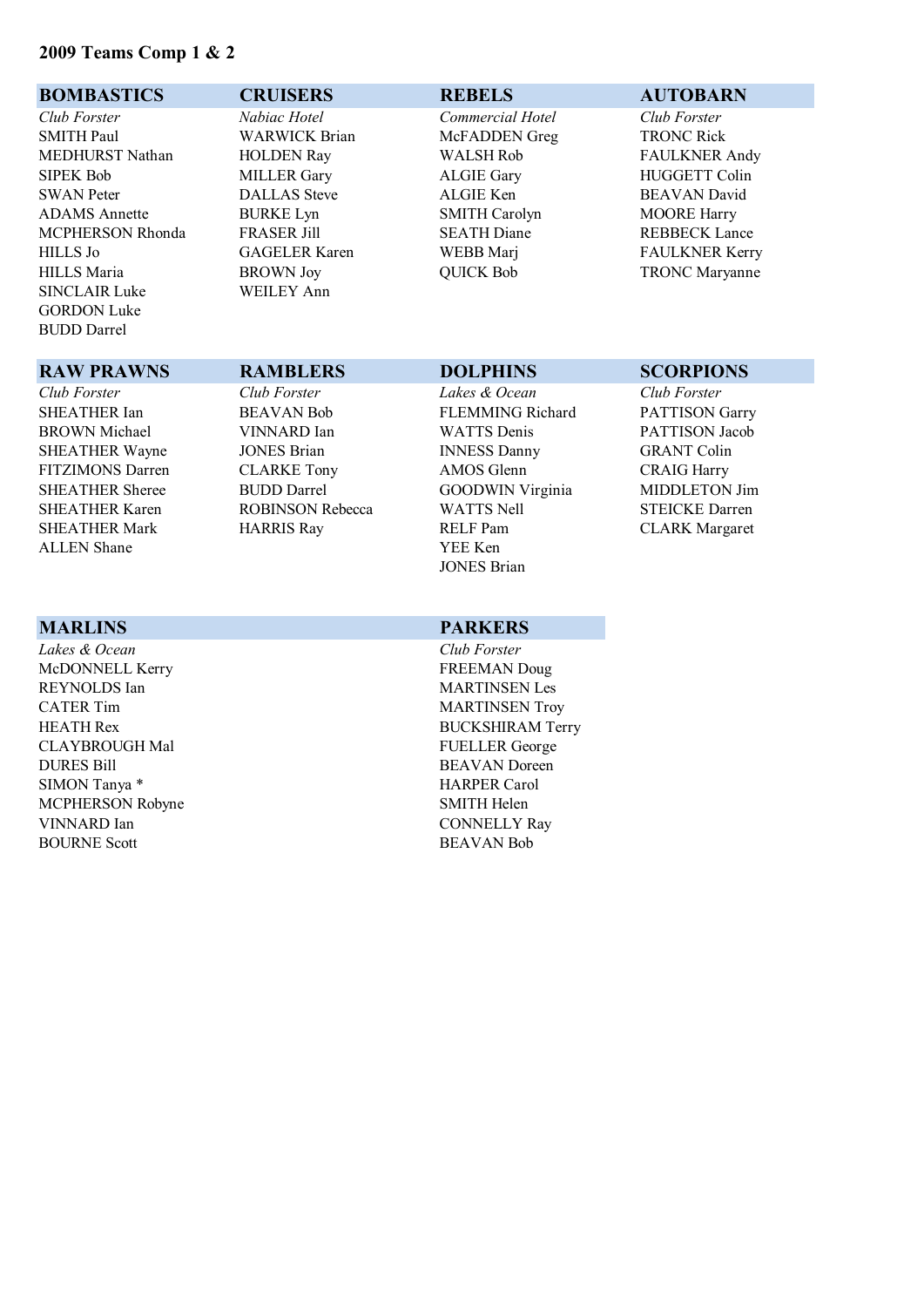### **2010 Comp 1**

### **BOMBASTICS CRUISERS REBELS AUTOBARN**

*Club Forster Nabiac Hotel Commercial Hotel Club Forster* SMITH Paul **WARWICK Brian** McFADDEN Greg TRONC Rick McLEAN Bret HOLDEN Ray WALSH Rob FAULKNER Andy SIPEK Bob MILLER Gary ALGIE Gary HUGGETT Colin ADAMS Annette WEILEY Ann QUICK Bob BEAVAN David HILLS Maria FRASER Jill SMITH Carolyn REBBECK Lance HILLS Jo BURKE Lyn SEATH Diane TRONC Maryanne KENT Dave DALLAS Steve HETHRINGTON Chris BEAVAN Jo<br>
ORR Chris BEAVAN (DRETHRINGTON LO HETHRINGTON Jo

### **STIRRERS**

*Club Forster* FREEMAN Doug FUELLER George BUCKSHIRAM Terry CONNELLY Ray BEAVAN Bob BEAVAN Doreen HARPER Carol SMITH Helen

### **RAW PRAWNS MARLINS DOLPHINS SCORPIONS** *Club Forster Lakes & Ocean Lakes & Ocean Club Forster* McDONNELL Kerry FLEMMING Richard PATTISON Garry BROWN Michael REYNOLDS Ian WATTS Denis PATTISON Jacob SHEATHER Wayne CATER Tim INNESS Danny GRANT Colin ALLEN Shane **HEATH Rex** AMOS Glenn **CRAIG Harry** SHEATHER Sheree CLAYBROUGH Mal JONES Brian MIDDLETON Jim SHEATHER Karen DURES Bill WATTS Nell STEICKE Darren LOVE Amy VINNARD Ian RELF Pam CLARK Margaret BROWN Joy MCPHERSON Robyne

GAGELER Karen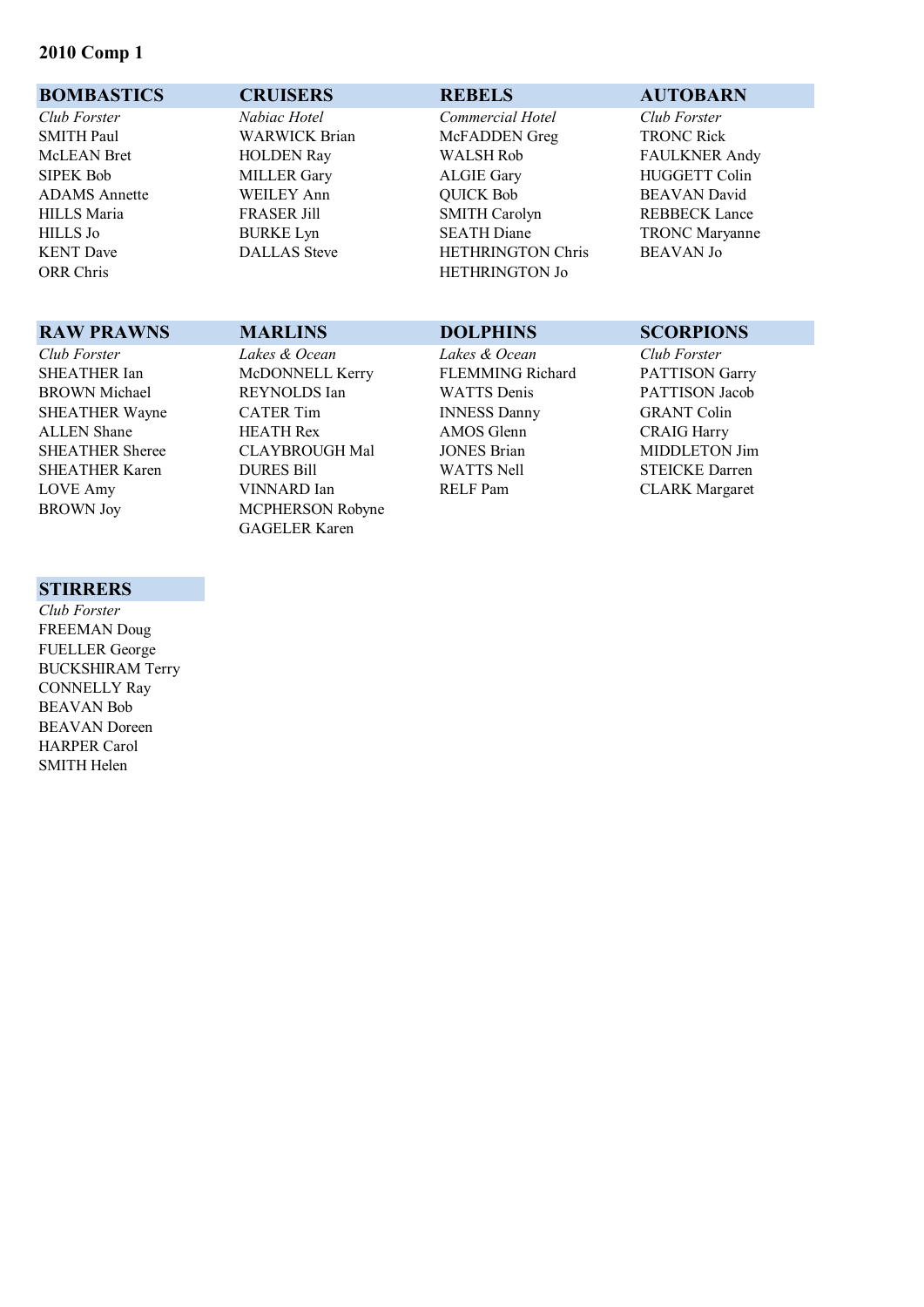### **2010 Comp 2**

### **MUSTANGS CRUISERS REBELS AUTOBARN** *Club Forster Nabiac Hotel Commercial Hotel Club Forster* SMITH Paul **WARWICK Brian** McFADDEN Greg TRONC Rick McLEAN Bret HOLDEN Ray WALSH Rob FAULKNER Andy SIPEK Bob MILLER Gary ALGIE Gary HUGHES Adam ADAMS Annette WEILEY Ann QUICK Bob BEAVAN David KENT Dave FRASER Jill SMITH Carolyn REBBECK Lance ORR Chris BURKE Lyn SEATH Diane TRONC Maryanne HUGGETT Colin DALLAS Steve GOLDIE Shane BEAVAN Jo

### **RAW PRAWNS MISFITS DOLPHINS SCORPIONS**

BROWN Joy URQUART Garth STEICKE Sione McGRADY Eileen

BARTLETT Garry **HUGHES Mal** 

### *Club Forster Club Forster Lakes & Ocean Club Forster* FLEMMING Richard PATTISON Garry BROWN Michael HILLS Jo WATTS Denis PATTISON Jacob SHEATHER Wayne ATKINSON Jo INNESS Danny GRANT Colin ALLEN Shane COX Lyn AMOS Glenn CRAIG Harry SHEATHER Sheree FERNANCE Nellie JONES Brian MIDDLETON Jim SHEATHER Karen MORRIS Kehavlani WATTS Nell STEICKE Darren LOVE Amy BUDD Darrel RELF Pam CLARK Margaret LOVE Amy BUDD Darrel RELF Pam CLARK Margaret

### **MARLINS STIRRERS**

*Lakes & Ocean Club Forster* McDONNELL Kerry FREEMAN Doug REYNOLDS Ian FUELLER George CATER Tim BUCKSHIRAM Terry HEATH Rex CONNELLY Ray CLAYBROUGH Mal BEAVAN Bob DURES Bill BEAVAN Doreen VINNARD Ian HARPER Carol MCPHERSON Robyne SMITH Helen GAGELER Karen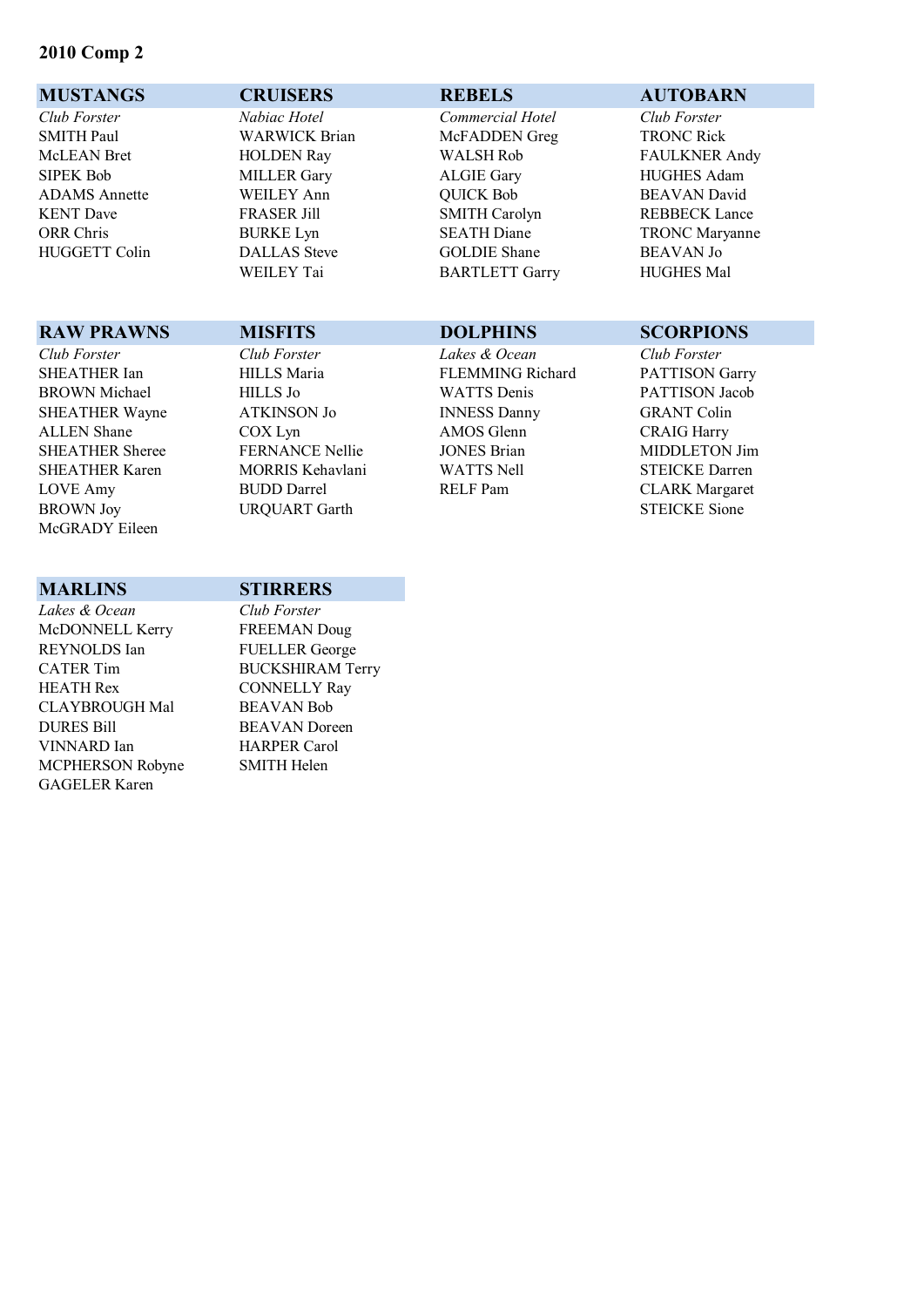### **2011Comp 1 & 2**

### **MUSTANGS CRUISERS REBELS SCORPIONS**

*Bellvue Hotel Nabiac Hotel Commercial Hotel Club Forster*

SMITH Paul WARWICK Brian McFADDEN Greg PATTISON Garry McLEAN Bret HOLDEN Ray WALSH Rob PATTISON Jacob SIPEK Bob MILLER Gary ALGIE Gary GRANT Colin ADAMS Annette WEILEY Ann GOLDIE Shane CRAIG Harry KENT Dave FRASER Jill SMITH Carolyn MIDDLETON Jim SMITH Stewart BURKE Lyn SEATH Diane LORING Riley ORR Chris DALLAS Steve MULLER Gary CLARK Margaret COTTERIL Dave WEILEY Tai KINDLYSIDES Bill BOURNE Scott FRASER Doc **ALGIE Ken** HURRELL Leesa

BYRNE Josh

**RAW PRAWNS BARBARIANS BELLIES AUTOBARN** 

DOWNEY Virginia WOOLNOUGH Todd

### *Club Forster Club Forster Bellvue Hotel Halidays Poin Tav* SHEATHER Ian FAULKNER Andy YOUNG Bill FIUGGETT Col BROWN Michael TRONC Maryanne ROSEBOTTOM Dale REBBECK Lance SHEATHER Wayne TRONC Rick GRESKI Ken MYERS Will<br>SHEATHER Sheree BEAVAN David BOWDEN Dave FENNING Ry SHEATHER Sheree BEAVAN David BOWDEN Dave FENNING Ryan SHEATHER Karen HUGHES Mal SIMS Heidi HARRIS Ray McGRADY Eileen LUMSDEN Pete CHAPMAN Karen THOMSON Liz BROWN Joy LUMSDEN Tracy ANDERSON Jim HUGGETT Craig TISDELL Graham BEAVAN Jo THOMPSON Jim NICHOLSON Rob THOMPSON Jim NICHOLSON Rob THOMPSON Jim NICHOLSON Rob HAMMERSTAD Katie

HURRELL Leesa

| <b>DOLPHINS</b>         | <b>MISFITS</b>         | <b>STIRRERS</b>         | <b>MARLINS</b>       |
|-------------------------|------------------------|-------------------------|----------------------|
| Lakes & Ocean           | Club Forster           | Club Forster            | Lakes & Ocean        |
| <b>FLEMMING Richard</b> | <b>HILLS</b> Maria     | <b>FREEMAN Doug</b>     | McDONNELL Kerry      |
| <b>WATTS</b> Denis      | <b>HILLS</b> Jo        | <b>FUELLER</b> George   | REYNOLDS Ian         |
| <b>INNESS Danny</b>     | <b>ATKINSON Jo</b>     | <b>BUCKSHIRAM Terry</b> | <b>CATER Tim</b>     |
| AMOS Glenn              | $COX$ Lyn              | O'KEEFE John            | <b>HEATH Rex</b>     |
| <b>JONES Brian</b>      | <b>FERNANCE Nellie</b> | <b>BEAVAN Bob</b>       | VINNARD Ian          |
| <b>WATTS Nell</b>       | MORRIS Kehaulani       | <b>BEAVAN</b> Doreen    | <b>GAGELER Karen</b> |
| RELF Pam                | <b>BUDD</b> Darrel     | <b>HARPER Carol</b>     | MCPHERSON Robyne     |
| <b>LOVE Phil</b>        | <b>URQUHART</b> Garth  | <b>SMITH Helen</b>      | MINNETTE Debbie      |
| <b>THOMPSON Karl</b>    | <b>HALLAM Michelle</b> |                         |                      |